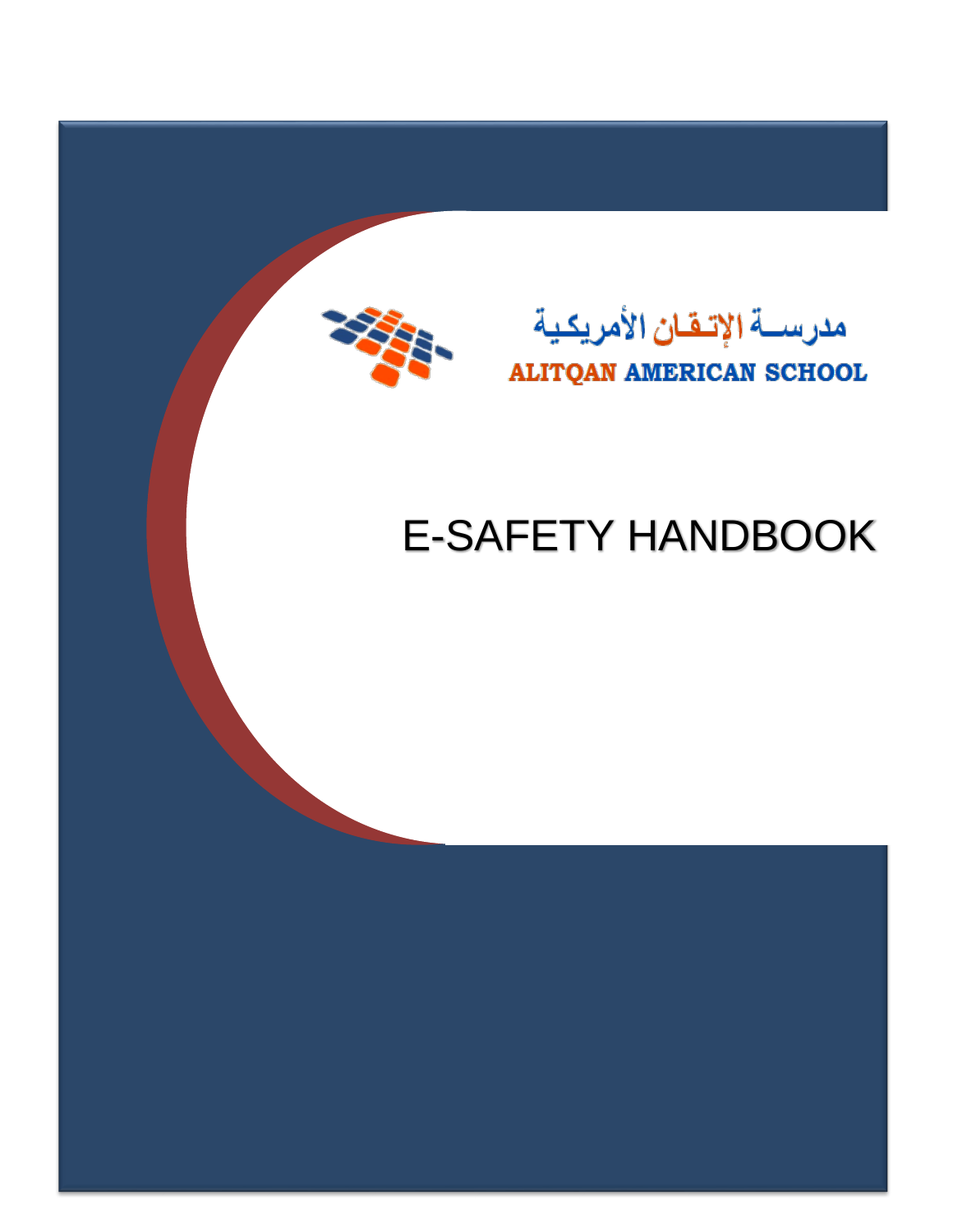

## **TABLE OF CONTENTS**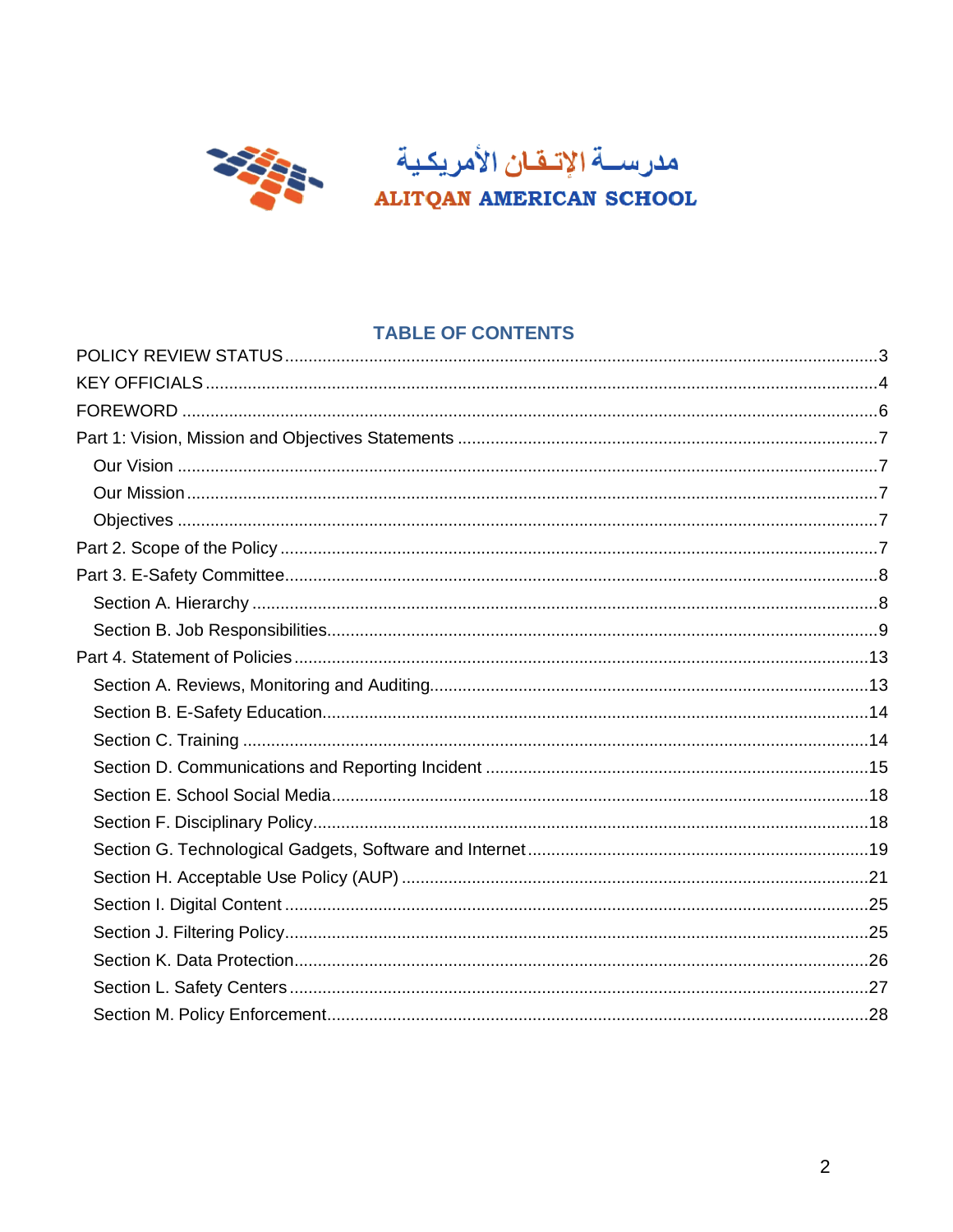

# **POLICY REVIEW STATUS**

<span id="page-2-0"></span>Draft Review Date: **18 February 2021** Policy Review Date: **20 January 2022** Policy Approved Date: **5 February 2022**

## **SUPPORT HOTLINES**

Available from Sunday to Thursday during school days 8:00 AM to 2:00 PM

> **(06)5220010 0528875461**

# *"For safety is not a gadget but a state of mind." -Eleanor Everet-*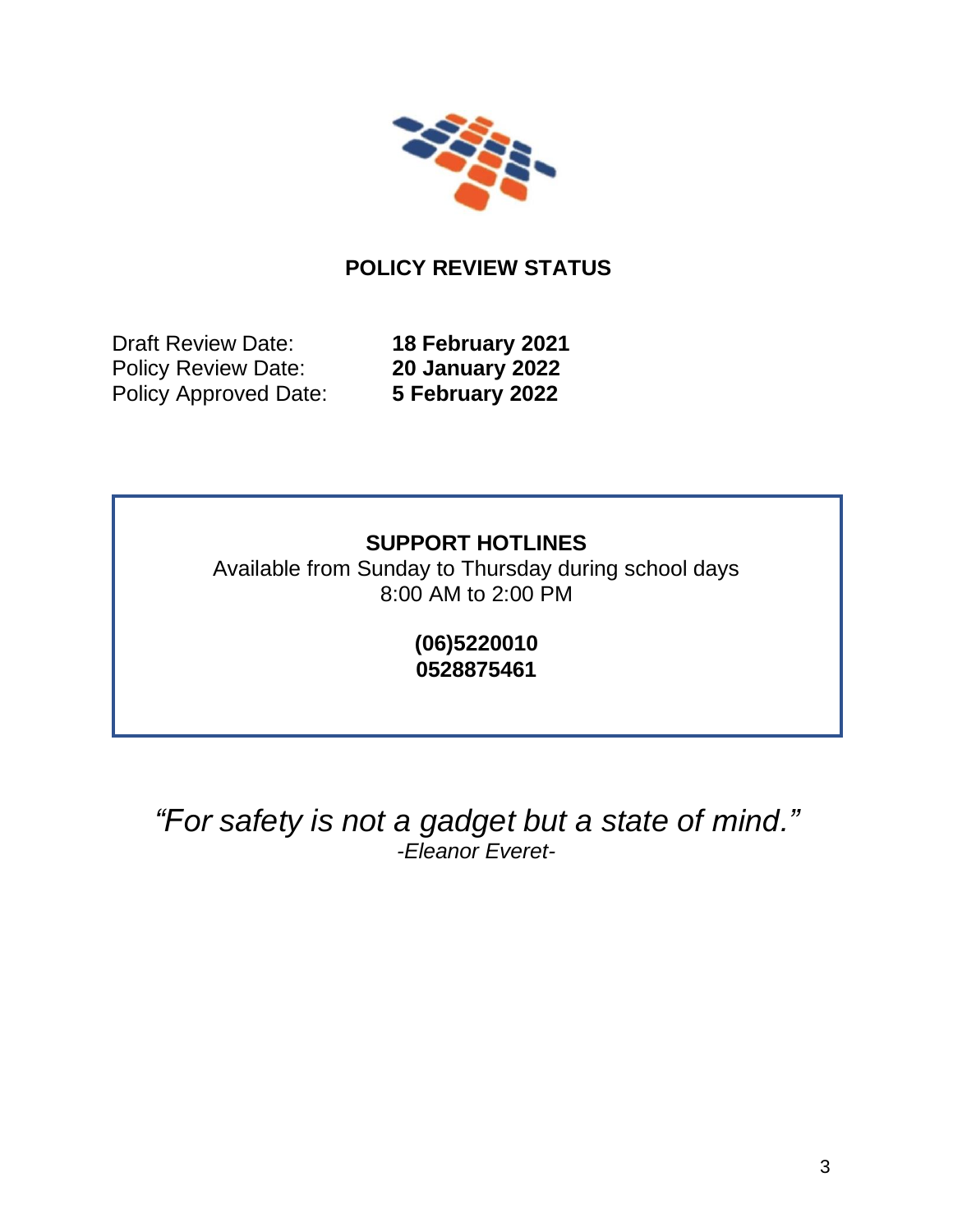## **KEY OFFICIALS**

<span id="page-3-0"></span>

**Ms. Amani Araji**

Environment, Health and Safety (EHS) Supervisor COVID19 Task Force (CTC) Coordinator

#### **[sl01@alitqanamericanschool.com](mailto:sl01@alitqanamericanschool.com)**

Scope of Work: She ensures the school compliance for health and safety at school are met. She coordinates all the activities of the COVID10 Task Force and chairs the complaint center of the school.



**Ms. Amal Hassan** Girls Supervisor CTC – School Communication and Partnership

**[girlssupervisor@alitqanamericanschool.com](mailto:girlssupervisor@alitqanamericanschool.com)**

Scope of Work: She manages the administrative operations in the Girl's section and spearheads the effective system for school communication and partnership such as PTA.



**Mr. Zaid Raddad** Academic Supervisor CTF – Academic Affairs

**[as@alitqanamericanschool.com](mailto:as@alitqanamericanschool.com)**

Scope of Work: He manages the academic operations across the school in strong coordination with the educational supervisors.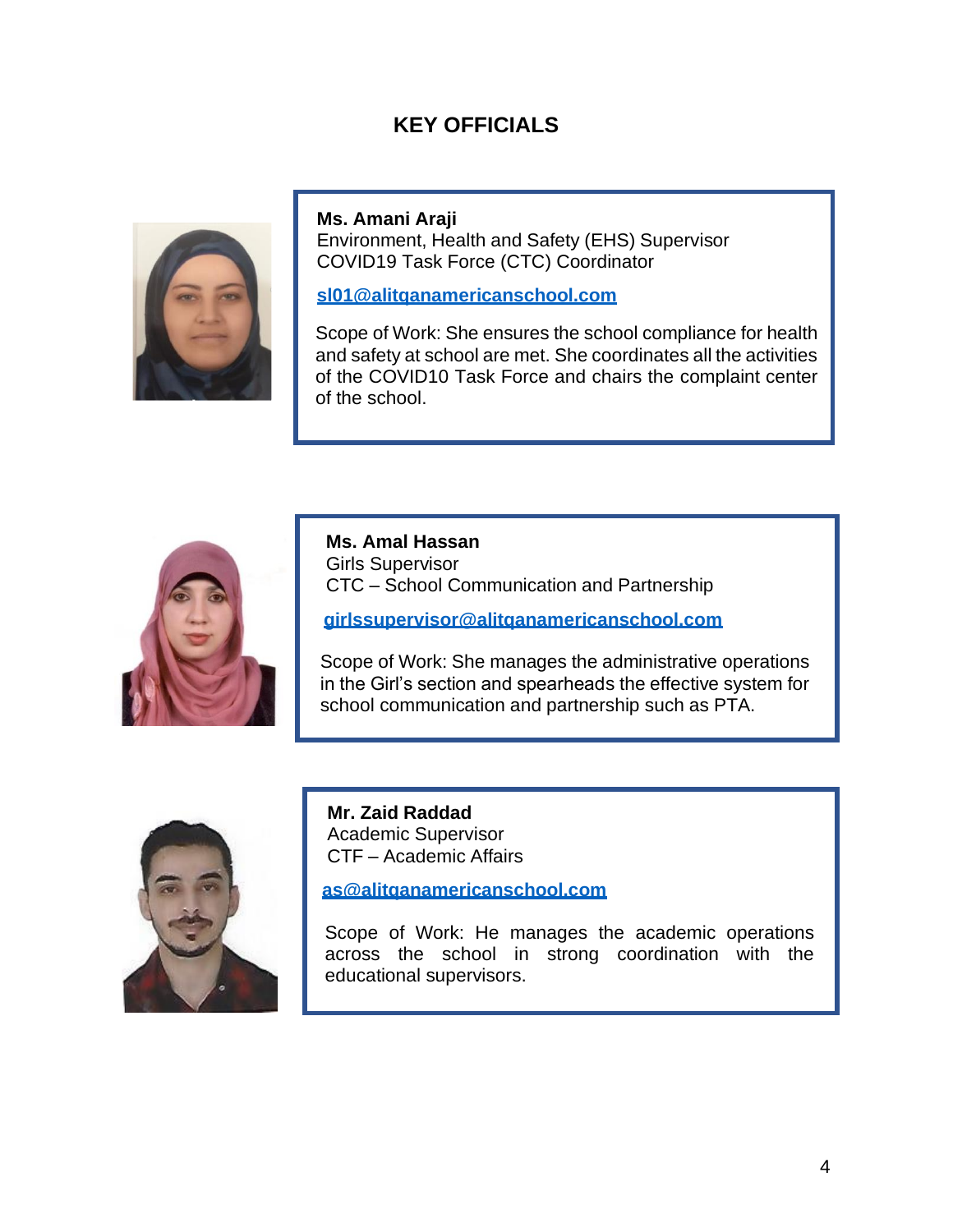

**Mr. Abourraya Ibrahim** Head of Inclusion and Boy's Social Worker CTF – Student Affairs

**[boyssw02@alitqanamericanschool.com](mailto:boyssw02@alitqanamericanschool.com)**

Scope of Work: He manages the operations of the Inclusion program (SOD, Gifted and Talented Students) and matters related to student's wellbeing and classroom safety.



**Ms. Maali Aryan,** Junior Supervisor

[juniores@alitqanamericanschool.com](mailto:juniores@alitqanamericanschool.com)

Scope of Work: She manages the academic affairs in grade 1 and administrative operations in grades 1 to 3.



**Mr. Nader Ibrahim,** Boy's Supervisor

[boyssupervisor@alitqanamericanschool.com](mailto:boyssupervisor@alitqanamericanschool.com)

Scope of Work: He manages the administrative operations in the Boy's section which includes student's discipline.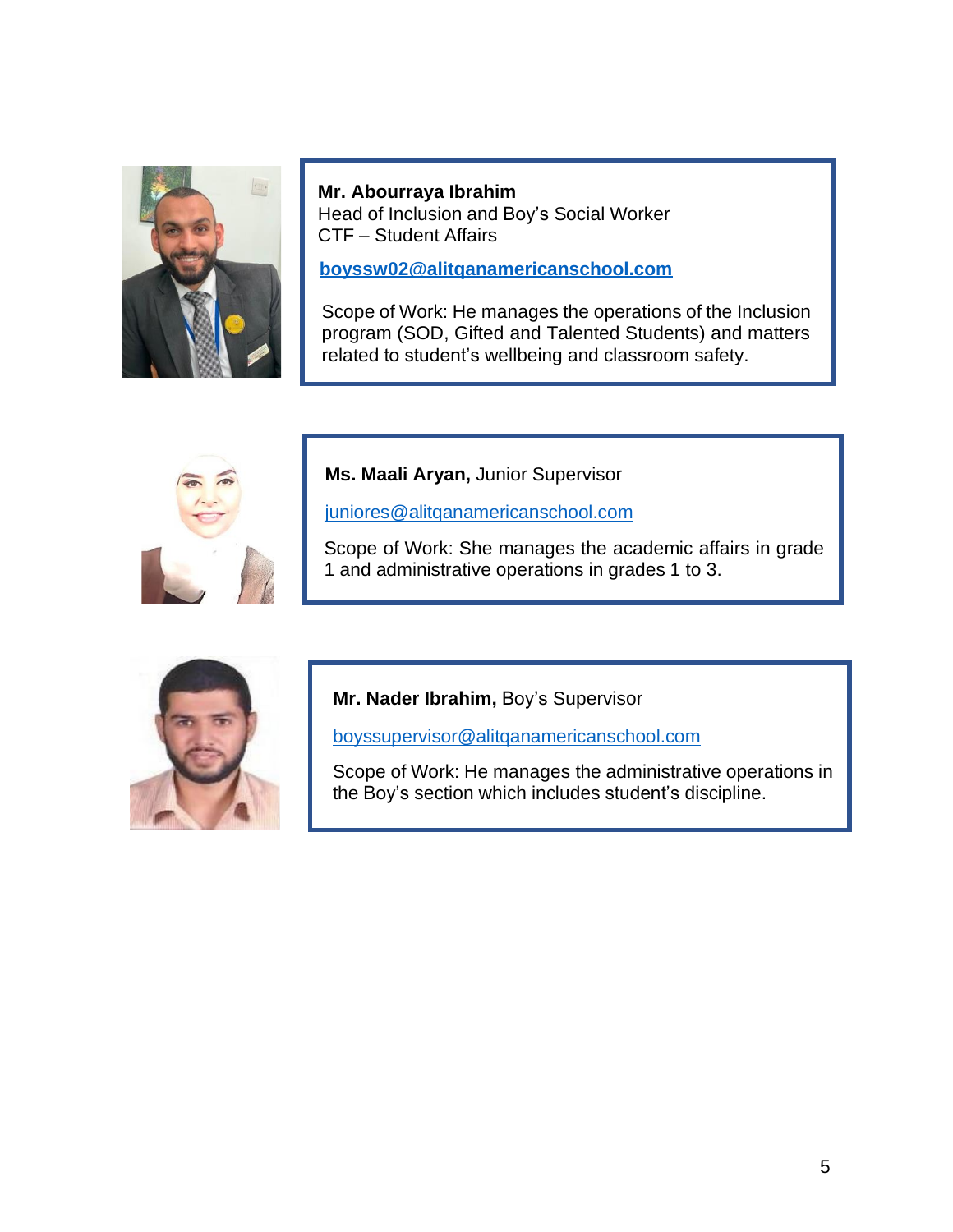## **FOREWORD**

<span id="page-5-0"></span>The E-safety policy at Al Itqan American school (AIAS) is developed as a response to the National Policy for Quality of Digital Life as approved by His Highness Sheikh Mohammed Bin Rashid Al Maktoum, the Vice President, Prime Minister of the UAE and Ruler of Dubai and His Highness Sheikh Dr. Sultan bin Muhammad Al Qasimi, a member of the Supreme Council of the United Arab Emirates, the Ruler of Sharjah, and President of the University of Sharjah. This handbook compiles policies and guidelines that promotes a positive identity and will create a safe digital community among all the stakeholders of AIAS.

In consideration that E-safety is constantly evolving & rapidly changing, the Senior Leadership Team of AIAS led by the current Principal Ms. Jessica Griffin in the late part of 2020 has initiated the formulation of the E-Safety team within the E-safety Framework for AQDAR E-Safe schools. Primarily, this has been conceived due to the following conditions:

- 1. There was a need to guarantee a safe environment among AIAS learners as their learning environment was shifted to online and remote brought by the impact of Pandemics on education.
- 2. Due to inevitable use of TECHNOLOGIES and the INTERNET, AIAS is prone to online predations that will negatively influence the confidence, authentic creativity and independence that are relevant to the development of digital skills for AIAS learners.
- 3. Academic staff particularly teachers must continuously be provided with standard guidelines toprotect AIAS learners and educate them further to thrive excellently in the educational delivery mode where the use of technology is required.

It must be noted that the policy indicated herein are all shaped by the current practice that are effective in the operation of the school and shall be reviewed and revised regularly when needed to ensure their effectiveness.

Special thanks to the team who put these policies together and studied their effectiveness in the AIAS Environment. Their hard work, patience and dedication in spite of the multitude of tasks are worth mentioning here for appreciation and acknowledgement:

Dr. Rommel Pelayo **Ms. Amal Hassan** Mr. Zeyad Al Sadi Mr. 2008 Ms. Amani Araji Dr. Lavanya Ranganathan Ms. Ola Bilal Mr. Jebby Johns Mr. Jebby Johns Mus. Abeer Waleed Mr. Zaid Raddad Ms. Akanksha Kar

And most importantly the inspiration that we get from our dear SLT led by the Principal, **Ms. Jessica Griffin** that collectively gathered all the ideas to form this handbook.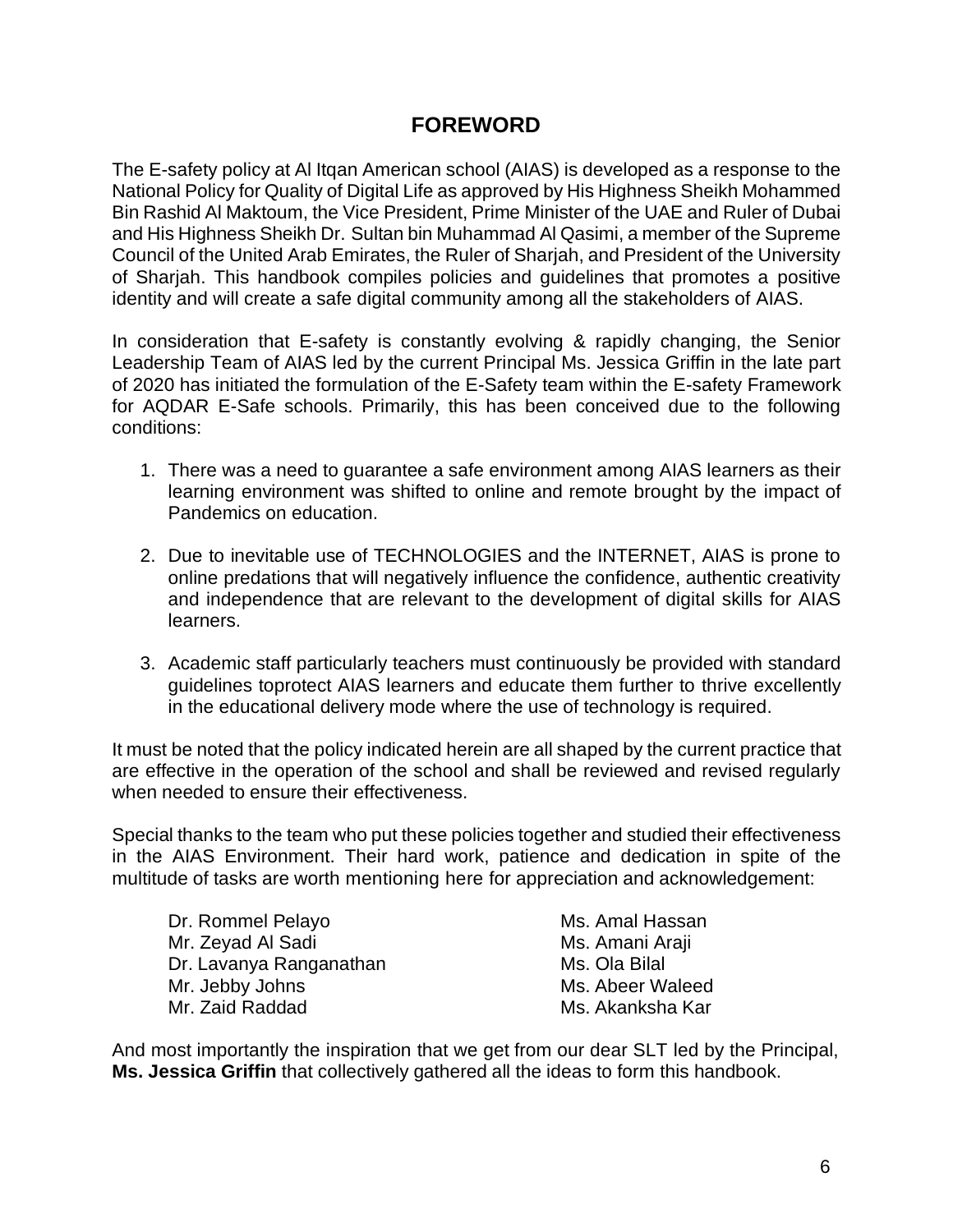## **Part 1: Vision, Mission and Objectives Statements**

#### <span id="page-6-0"></span>**Our Vision**

We aspire to provide a digital learning environment where children are happy and love to learn.

### <span id="page-6-1"></span>**Our Mission**

We are committed to create a responsible and ethical safe learning environment for All.

## <span id="page-6-2"></span>**Objectives**

AIAS shall be committed to:

- 1. educate, support & create awareness to the individuals related to e-safety;
- 2. develop skills and knowledge to stay safe online;
- 3. facilitate the responsibility of using digital and internet technology;
- 4. reflect existing evidence of good practice in e-safety approaches;
- 5. provide information on how to handle online abuse if it occurs; and
- 6. facilitate access to age-appropriate support services including recovery services.

## **Part 2. Scope of the Policy**

This policy is intended and applied to students, teachers and staff, visitors/guests who have access to the AIAS ICT system which are either internally or externally but related to the school. UAE National cyber laws and the National Policy for Quality of Digital Life empowers the school, to such an extent as is reasonable, to regulate the behavior of students when they are in and off the school site and empowers members of teachers/staff to impose disciplinary action for inappropriate behavior. This is relevant to incidents of cyber-bullyingor other e-safety incidents covered by this policy which may take place in and out of school but is linked to membership of the school. The school will deal with such incidentswithin this policy and associated behavior and use of digital content, well-being, child protection & safeguarding, anti-bullying policies and will, where known, inform parents/guardians of incidents of inappropriate e-safety behavior.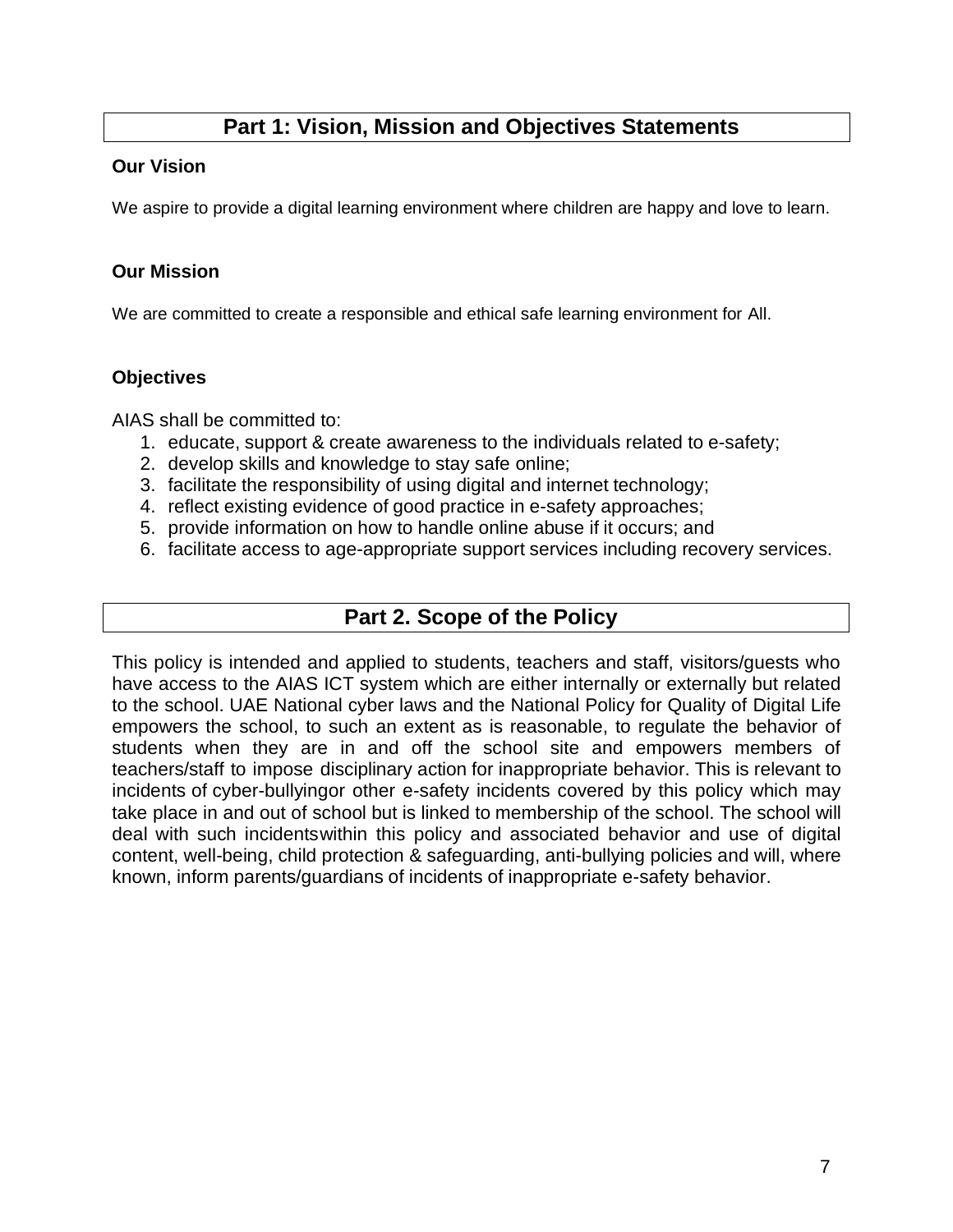## **Part 3. E-Safety Committee**

### <span id="page-7-0"></span>**Section A. Hierarchy**

The committee is primarily responsible for assuring a safe digital environment at AIAS. It is overseen by the school Governors and the SLT. The E-Safety Committee is spearheaded by the E-Safety team leader who coordinates all the E-Safety program of activities. Five E-safety officers work hand-in-hand with her along with the social media manager and representatives. Below is the organizational chart of the E- Safety Committee.



Figure: E-Safety Team Committee Chart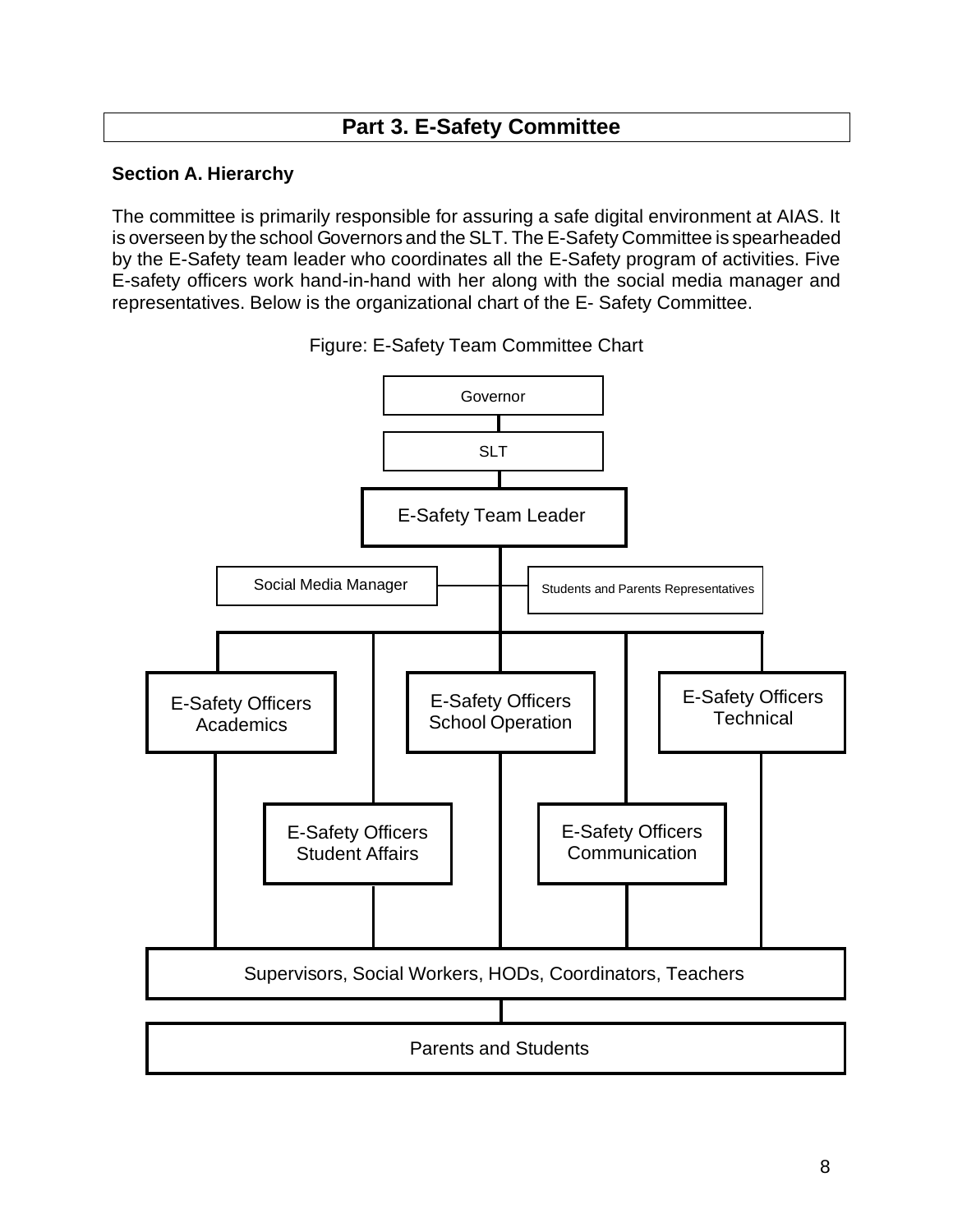### <span id="page-8-0"></span>**Section B. Job Responsibilities**

**Governor**. The school governor is responsible for the approval of the E-Safety policy and for reviewing its effectiveness as they are laid down and implemented in school. They should receive e-Safety information and updates regularly.

**Principal and The Senior Leadership Team**. In consideration of the professional and ethical leadership responsibility of the Principal in the UAE context which states that the Principal should establish and maintain ethical behavior while using technology. The School Principal and the SLT are responsible to ensure that the systems for e-safety are in place and are embedded in the school culture:

- 1. The Principal and the SLT should promote the safety use of information and communication technology, provide equal access for all learners to information technology and its resources and demonstrates responsibility and provide technological cultural awareness.
- 2. The Principal and a member of the SLT should ensure that all the committee officers and team leader/coordinator receive adequate training to deliver the responsibility professionally.
- 3. The Principal and SLT should be fully aware of the E-Safety policy being implemented at school.
- 4. The Principal and the SLT should ensure that a system is in place for monitoring and support of those in school who carry out their e-safety monitoring role.
- 5. The Principal and the SLT attends regularly the monthly meeting, reviews and approves recommendations and proposals from the team.

**E-Safety Team Leader**. The team leader is primarily responsible for coordinating, monitoring and lead in the review of the activities and policies of the E-Safety at AIAS. The team leader is appointed by the SLT. Specifically, the E-safety team leader:

- 1. leads in the planning, implementation and evaluation of all the E-Safety program of activities at AIAS within the framework of the E-Safety Policy.
- 2. leads in the development, implementation and evaluation of the E-Safety strategic plan
- 3. assures that the school meets the requirements for local and international accreditation including but not limited to Aqdar accreditation for e-safe schools.
- 4. reviews the E-Safety policy regularly and propose changes required to the Esafety team and SLT.
- 5. evaluates the performance of the E-Safety team members regularly.
- 6. submits E-safety reports at the end of the term to the SLT indicating the progress of the conduct of the E-safety activities and the plan of action required to improve the delivery.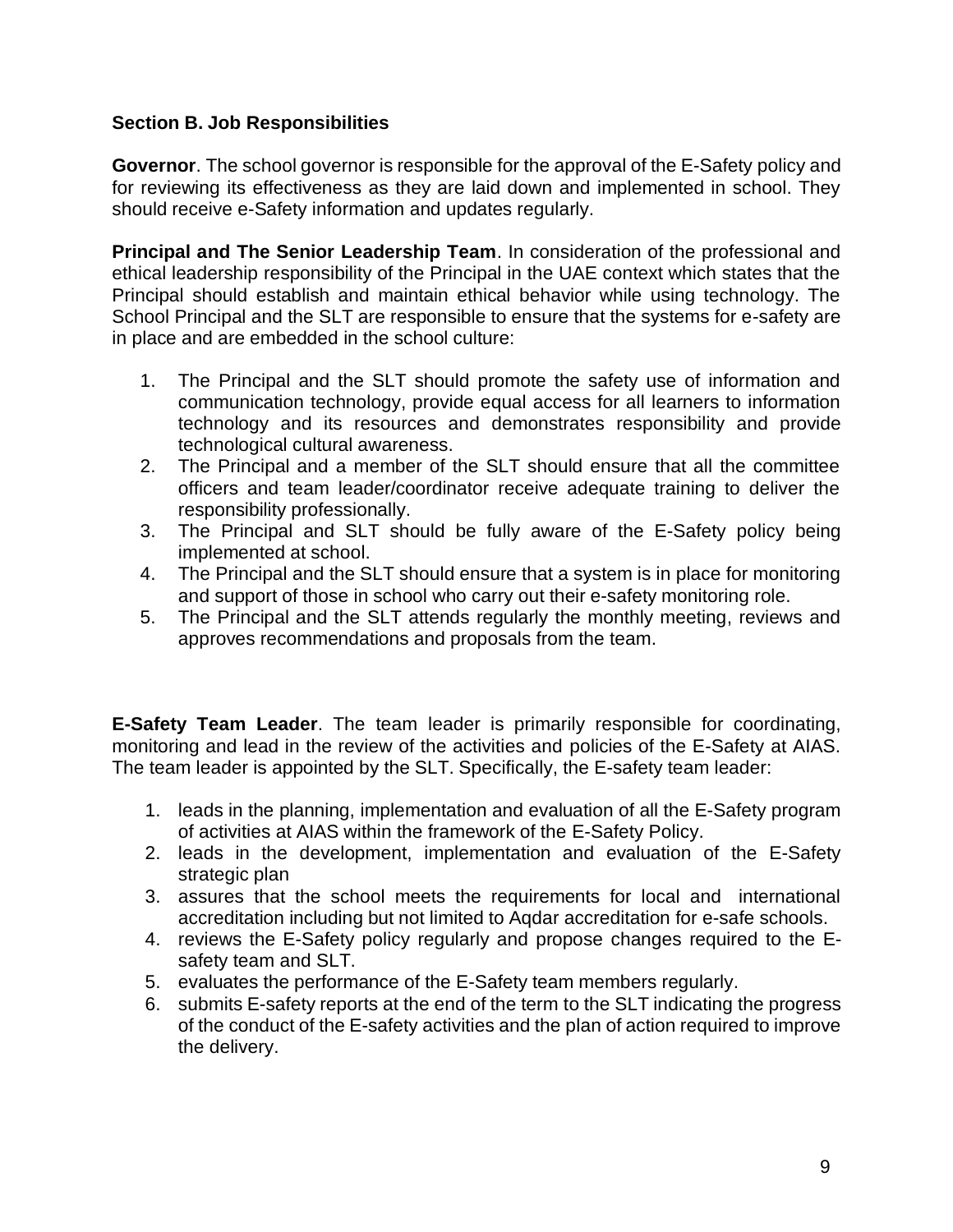**E-Safety Officers- Academics**. The E-Safety Officer for Academics is primarily responsible for coordinating and leading the activities and policies of the Academic department of AIAS. SLT appointed the E-Safety Officer for Academics:

- 1. Leads in the planning, implementation, and evaluation of all the E-Safety Activities related to the Academic and Curriculum at AIAS within the framework of the E-Safety Policy.
- 2. Performs internal audit and assures that the Curriculum is up-to-date as per the E-Safety framework.
- 3. Reviews the curriculum regularly and propose changes required to the E-Safety team and to the SLT.
- 4. Conducts review meetings with the academic team and ensures that AIAS is achieving the targeted success on a regular basis.
- 5. Submits E-Safety Academic reports at the end of the term to the SLT indicating the progress of the conduct of the E-safety activities and the plan of action required to improve the delivery.

**E-Safety Officers- Student Affairs**. The E-Safety Officer for Student Affairs is primarily responsible for ensuring that AIAS is following the School Disciplinary Policy which aligns with the E-Safety Policy Framework. SLT appointed the E-Safety Officer for School Discipline:

- 1. Leads in the planning, implementation, and evaluation of all the E-Safety Activities related to the School Discipline at AIAS within the framework of the E-Safety Policy.
- 2. Performs an internal audit every 6 months and reviews the effectiveness of the SchoolDisciplinary Policy.
- 3. Reviews the School Disciplinary Policy regularly and propose changes required to the E-Safety team and to the SLT of AIAS.
- 4. Ensures that any issue related to the School Discipline is correctly reported and documented and escalated to the external agencies if required.
- 5. Always available for immediate response on any disciplinary issues happened inside the School premises or in Online sessions.
- 6. Leads the primary investigation team on the occasion of a possible cyberbullying or any issues related to E-Safety of AIAS.
- 7. Conducts team review meetings and ensures that AIAS is achieving the targeted success on bringing down the disciplinary cases.
- 8. Submits E-Safety School disciplinary reports at the end of the term to the SLT indicating the progress of the conduct of the E-safety activities and the plan of action required to improve the delivery.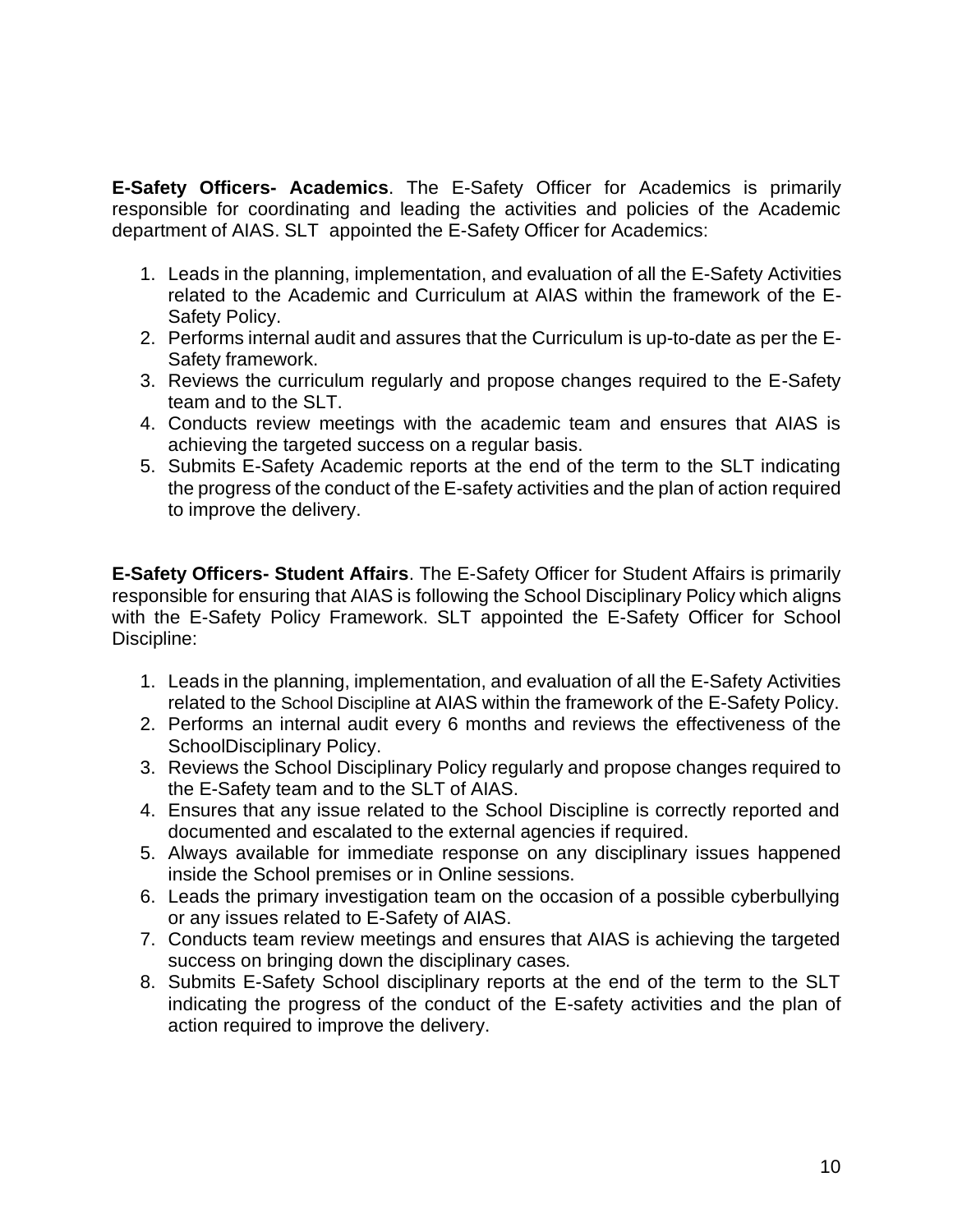**E-Safety Officers- School Operations.** The E-Safety Officer for School Operations is primarily responsible for ensuring that all staff of AIAS are aware about the E-Safety Policy Framework and they receive proper training on it. SLT appointed the E-Safety Officer for School Operations:

- 1. Leads in the planning, implementation, and evaluation of all the E-Safety Activities related to the School Operations at AIAS within the framework of the E-Safety Policy.
- 2. Performs an internal audit every 6 months and reviews the effectiveness of the E-Safety curriculum training and implementation of E-Safety policy in School.
- 3. Reviews the training schedule regularly and proposes changes required to the E-Safety team and to the SLT of AIAS to make it more effective and friendly.
- 4. Ensures the student awareness programs by creating E-Safety related posters and notices and are displayed in School bulletin boards, notice boards and classrooms.
- 5. Conducts team review meetings and ensures that AIAS is achieving the targeted success on training and implementation of E-Safety framework.
- 6. Submits E-Safety School Operations reports at the end of the term to the SLT indicating the progress of the conduct of the E-safety activities and the plan of action required to improve the delivery.

**E-Safety Officers- Technical**. The E-Safety Officer for Technical Aspects is primarily responsible for ensuring the total technical support and facility to all staff of AIAS. SLT appointed the E-Safety Officer for School Operations:

- 1. Leads in the planning, implementation, and evaluation of all the E-Safety Activities related to the School Technical Aspects at AIAS within the framework of the E-Safety Policy.
- 2. Performs an internal audit every 6 months and reviews the effectiveness of the of E- Safety policy in the proper use of all the technologies in the School.
- 3. Ensures that all gadgets are up to date and in good working condition.
- 4. Firewall must be regularly monitored and ensure that the filtering policy is effective.
- 5. Keeps record on all the network security accessories and maintains physical security to all of them.
- 6. Ensures that the School data is protected, and regular backup is taken.
- 7. Conducts team review meetings and ensures that AIAS is achieving the targeted success on the effective use of technology as per the E-Safety framework.
- 8. Submits E-Safety School Technical reports at the end of the term to the SLT indicating the progress of the E-safety policy and the plan of action required to improve the delivery.

**E-Safety Officers- Communication**. The E-Safety Officer for Communication is primarily responsible for ensuring the total communication support and facility to all staff of AIAS. SLT appointed the E-Safety Officer for Communication: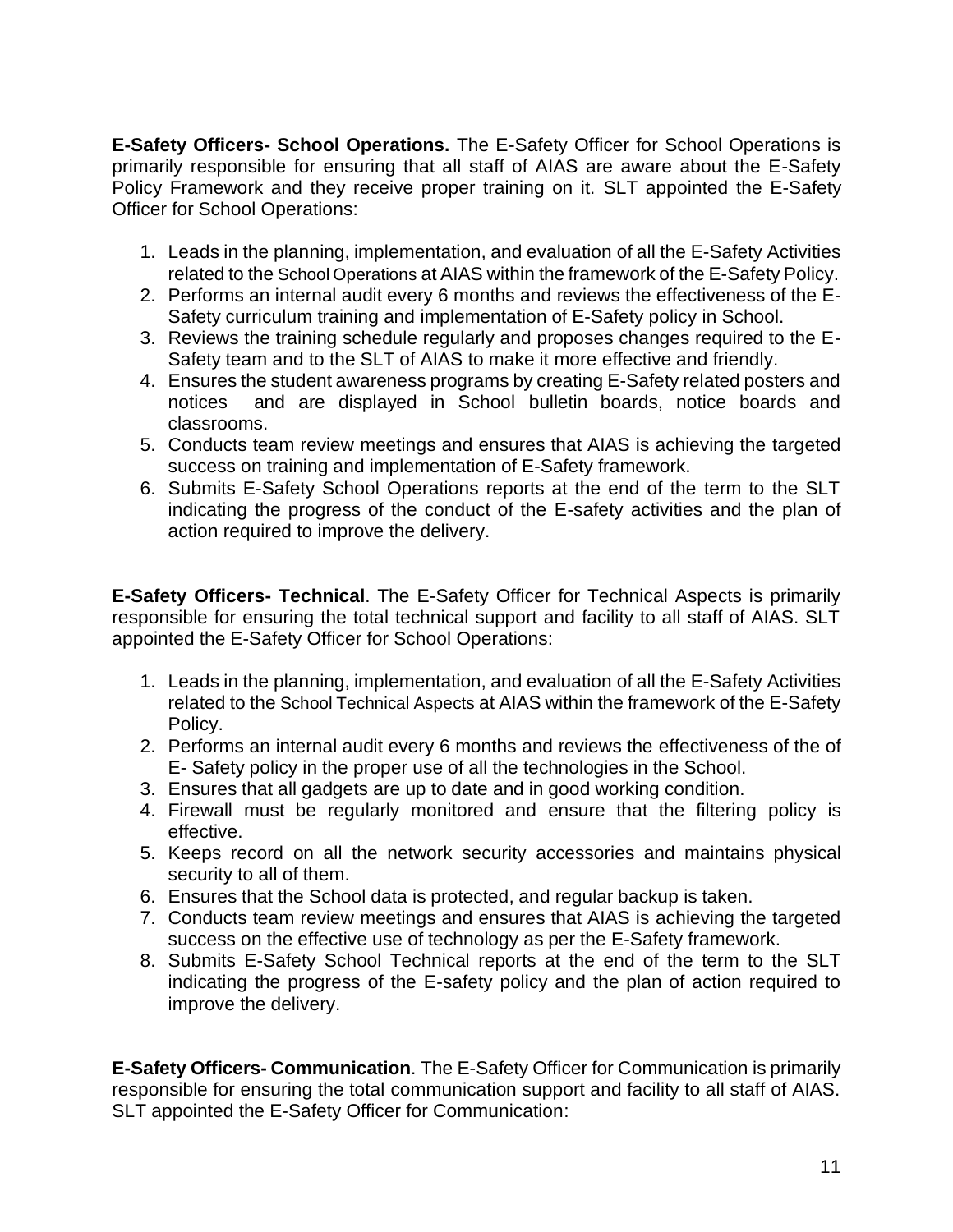- 1. Leads in the planning, implementation, and evaluation of all the E-Safety Activities related to the School Communication at AIAS within the framework of the E-Safety Policy.
- 2. Ensures that the incidence logbook is accessible to all and reviews the incidence from the sheet daily and reports to the concerned staff all incidences for immediate action.
- 3. Performs internal audit every 6 months and reviews the effectiveness of the of E-Safety policy in the proper use of all communication channels in the School.
- 4. Ensures that all announcements and memos are made through the proper channel delivering a high standard of verbal and written communication.
- 5. Monitors the official social media accounts of the School and ensures that the content posted aligns with the E-Safety policy and the policy of UAE.
- 6. Always makes sure that the required consent form is signed before posting the content of any student or staff.
- 7. Ensures the regular update of social media account with the latest news and posters related to E-Safety.
- 8. Conducts webinars and trainings in social media which is related to the E-Safety.
- 9. Conducts team review meetings and ensures that AIAS is achieving the targeted success on the effective use of social media as per the E-Safety framework.
- 10.Submits E-Safety reports related to the social media communication at the end of the term to the SLT indicating the progress of the E-safety policy and the plan of action required to improve the delivery.

**Supervisors, Social Workers, Section Coordinator, HODs, Event Coordinators and Teachers**. They are responsible for reinforcing the e-safety policy in their respective areas of purview. This includes but not limited to:

- 1. read and understand the acceptable use of technology and ICT systems / agreement.
- 2. have an up-to-date knowledge of the current e-safety policy and practices
- 3. investigate and act on any incident where students, teachers and staff are at threat while using technology and ICT systems.
- 4. provide education to all stakeholders about the school's e-safety policy in varieties of ways.
- 5. carry out a communication system in an up-to-date and in a professional way.
- 6. ensure that the e-safety themes are embedded in the curriculum.
- 7. monitor the use of digital resources, mobile technologies, cameras, and the like in lessons and in school events and ensure that the related policy are reinforced.
- 8. make students understand the acceptable use of digital resources and technologies and provide continuous awareness sessions to them based on their needs.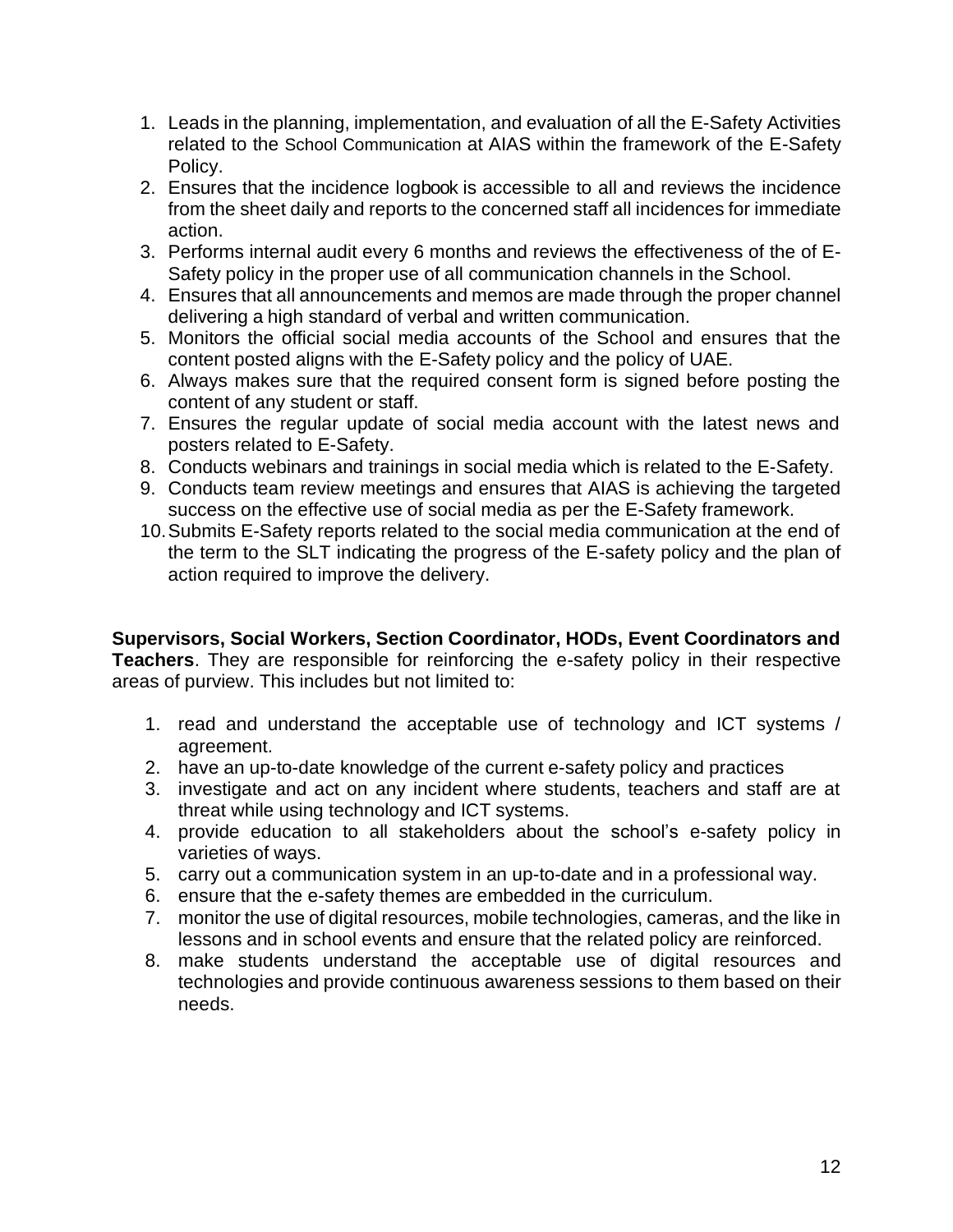#### **Students**

- 1. read and understand the acceptable use of technology and ICT systems in accordance to the Student Acceptable Use Policy.
- 2. should understand the regulations of e-safety at school and are aware of its importance.
- 3. have a good understanding of adopting the e-safety practices when using digital technologies and ICT systems and realize the coverage of the e-safety policy at school.
- 4. reports any form of abuse, misuse or access to inappropriate materials to their homeroom teacher or respective social worker or supervisor.

### **Parents**

- 1. Support the school in promoting e-safety policy and practices and follow the appropriate guidelines in the use of digital and video images taken at school events; have access to parent portal and their children's personal devices in the school.
- 2. Report to the school any abuse, misuse or access to inappropriate materials for investigation.
- 3. Read and understand and sign the e-safety policy and practices in the content of acceptableuse.

## **Part 4. Statement of Policies**

#### <span id="page-12-0"></span>**Section A. Reviews, Monitoring and Auditing**

- 1. The overall monitoring and overseeing of the E-safety policy shall be made by the SLT in coordination with the appointed E-Safety Team leader. E-Safety activities should be approved and monitored by the E-Safety Team Leader in consultation and final approval of the SLT. Activities should be reviewed regularly.
- 2. The Governing body shall receive an annual report of the implementation of the E-Safety Policy generated by the implementing group made up of the team leader and officers.
- 3. E-Safety team should meet each term to review E-Safety activities and policies and engage the representatives in crucial decisions or even earlier whenever needed. The review includes but is not limited to the trainings and awareness campaign, E-Safety curricular implementation and the implementation of the E-Safety Policy in the classroom and at school in general.
- 4. Should there be a seriousE-Safety threat take place, the SLT particularly the Principal and the Vice Principal should be immediately informed.
- 5. The school shall monitor the impact of the policy through the following:
	- a. Digital log sheets of the incidence
	- b. Investigation Reports
	- c. Lesson Observation Sheets of E-Safety Integration in the lesson
	- d. Internal Audit report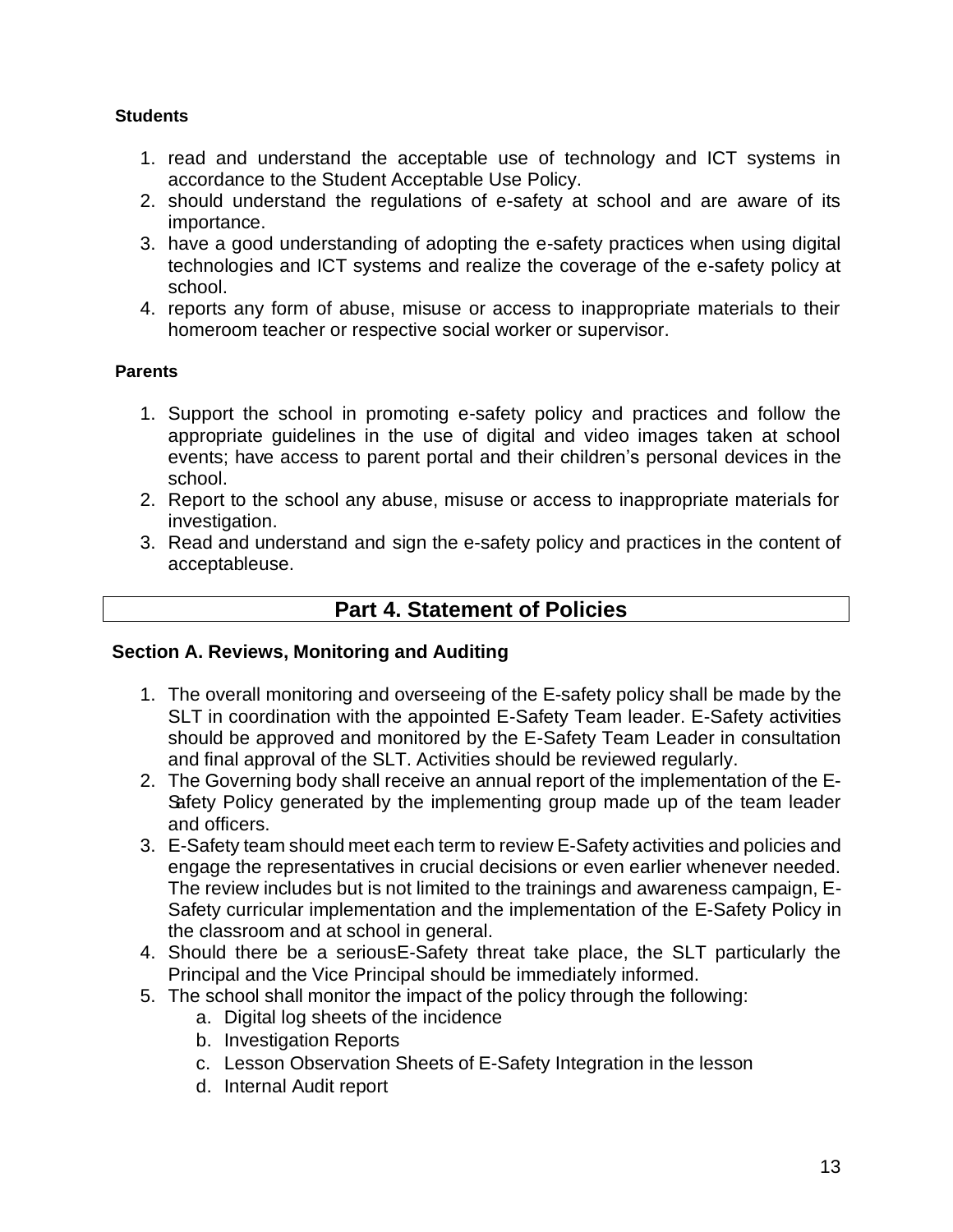## <span id="page-13-0"></span>**Section B. E-Safety Education**

## **B.1. Curriculum**

Education is considered essential in promoting a culture of E-Safety at school. There should be a balance between the regulations with the education of students, teachers, parents, and staff to take on a more responsible approach to safety.

- 1. The school should have a curriculum guide for teachers to integrate e-safety in the lessons. This curriculum should contain the standards, performance expectations and big ideas that are relevant to promote safety education.
- 2. Curricular integration should revolve in the following safety theme namely (a) Online bullying; (b) managing online information; (c) privacy & security; (d) copyright & ownership; (e) online relationship; (f) self-image & integrity; (g) online reputation and (h) Health, well-being & lifestyle.
- 3. Each theme must be developed with digital citizenship activities that helps students build pathways that link a positive digital self-image with digital etiquette. The best practices for positive interaction on the digital medium and online safety to safeguard against threats should be covered.
- 4. E-safety awareness can be delivered in all grade levels through school events such as but not limited to Safer Internet Day, Tolerance Day, Kindness Day etc. Students and staff can be given recognition for their consistent over and beyond expectations of E-Safety practices at school.

## **B.2. Teaching and Learning**

- 1. Curriculum delivery in the lesson should be meaningful and relevant which includes the following indicators for teaching: (a) Students are encouraged to demonstrate digital literacy skills in knowledge acquisitions and transference; (b) Students are provided with Cyberbullying awareness education and (c) Students follow health and safety protocols.
- 2. E-safety practices in remote teaching should be reinforced all the time. This includes (a) encouraging students to open their camera and b) ensure that only registered students are allowed to join the video conferencing.
- 3. Waiting rooms should always be activated particularly in Zoom conferences with caution.

## <span id="page-13-1"></span>**Section C. Training**

In consideration of the importance of having a safe online environment, all members of the community should receive adequate training and education required on E-safety policy and safe practices:

1. Teachers, staff and parents should be trained regularly on the E-safety standards. A needs assessment shall be administered and analyzed as a basis for the formulation of the E-Safety training plan during the academic year. This is spearheaded by the PD Coordinator appointed by the Principal and in consultation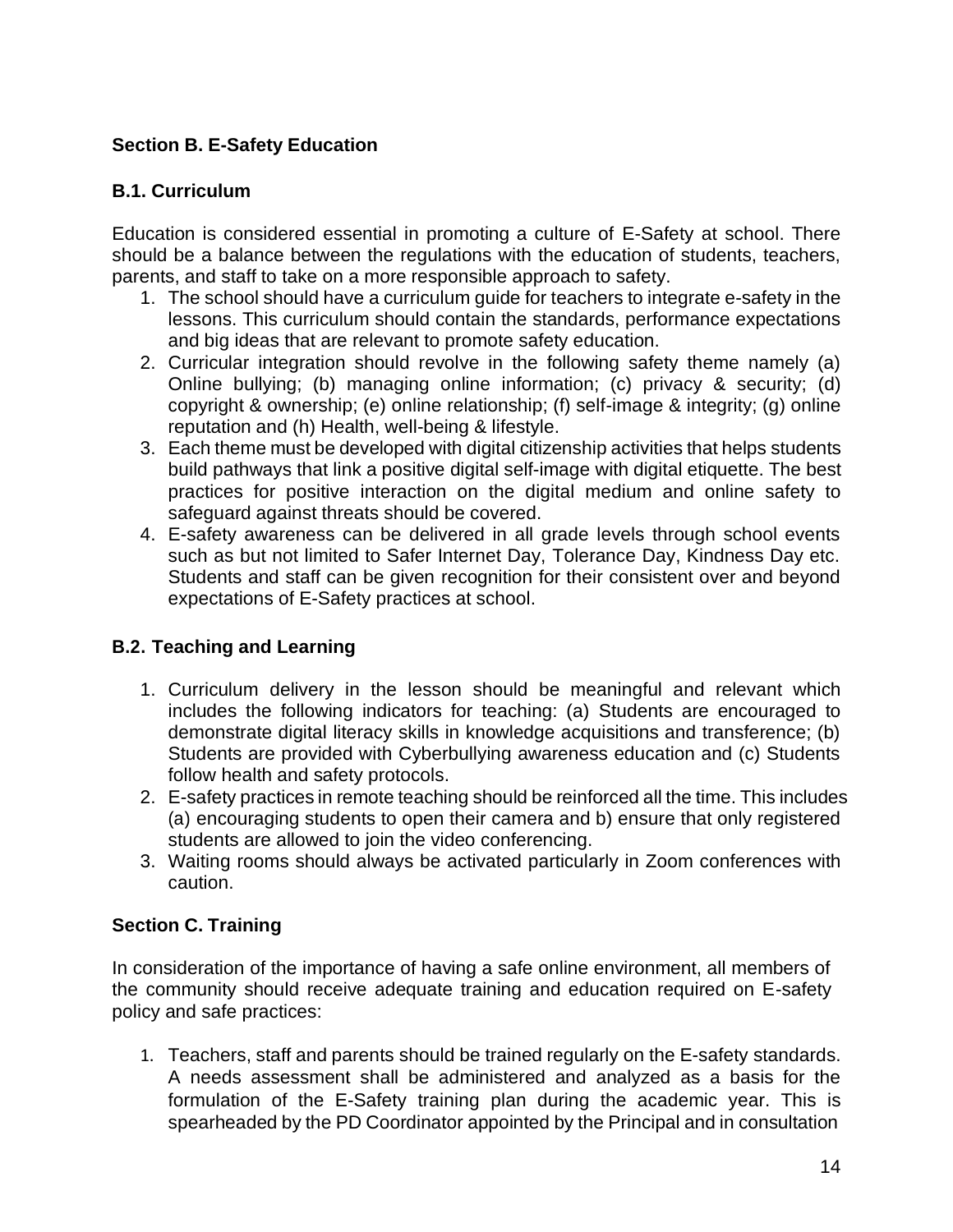with the E-Safety Team Leader. No PD plan should be administered without the approval of the SLT.

- 2. E-safety training of teachers and staff can be delivered synchronously and asynchronously. Synchronous training can be whole group, small group or individually based on needs within the context of supported experiment.
- 3. Asynchronous training should be in a training matrix form that contains important elements which is given to the staff to complete in an adequate and reasonable period of time. The matrix should include the (a) success criteria; (b) learning experience and (c) optional activities.
- 4. E-Safety team leaders and officers should attend not less than 10 hours of synchronous training related to e-safety every year. Certificates of attendance should be documented properly in a training portfolio which are reviewed termly by the team leader.
- 5. Teachers and administrators should complete not less than 5 hours of synchronous E-safety training per year which must be documented in a portfolio. They should complete at least one asynchronous module per year.
- 6. All new staff should receive training as part of the induction program to be arranged by the HR in coordination with the E-Safety committee ensuring that they understand fully the safety policy and the agreement for acceptable use.
- 7. E-Safety policy and its updates shall be discussed during the departmental meeting or general meeting whatever is applicable to keep staff in the loop. Alternatively, staff shall be receiving updates of policy via email.
- 8. E-Safety Awareness Campaigns for students and parents should be provided in an academic year based on needs.
- 9. All trainings and awareness campaigns must be assessed and evaluated to ensure an effective impact on the organization following the Kirkpatrick Taxonomy levels namely (a) Level 1: Reaction; (b) Level 2: Learnings; (c) Level 3: Behavior; and (d) Result/Impact. The result of evaluation should be reviewed to inform action planning.

## <span id="page-14-0"></span>**Section D. Communications and Reporting Incident**

Emails shall be used as an official form in communicating internally. CLASS DOJO can be used by parents to officially communicate with teachers. Complaints should be logged digitally using the E-Safety Complaint form.

By general rule, teachers may cancel online lessons anytime if the safety of the students are at risk and should communicate with the students and parents the next steps to resume the classes. The following steps should be adhered to:

1. Students may report the incidents to their subject teacher or homeroom teacher whatever or whoever is applicable. They, in turn, log the incident to the E-Safety Incident Log Form from the school website which are reviewed by the E-Safety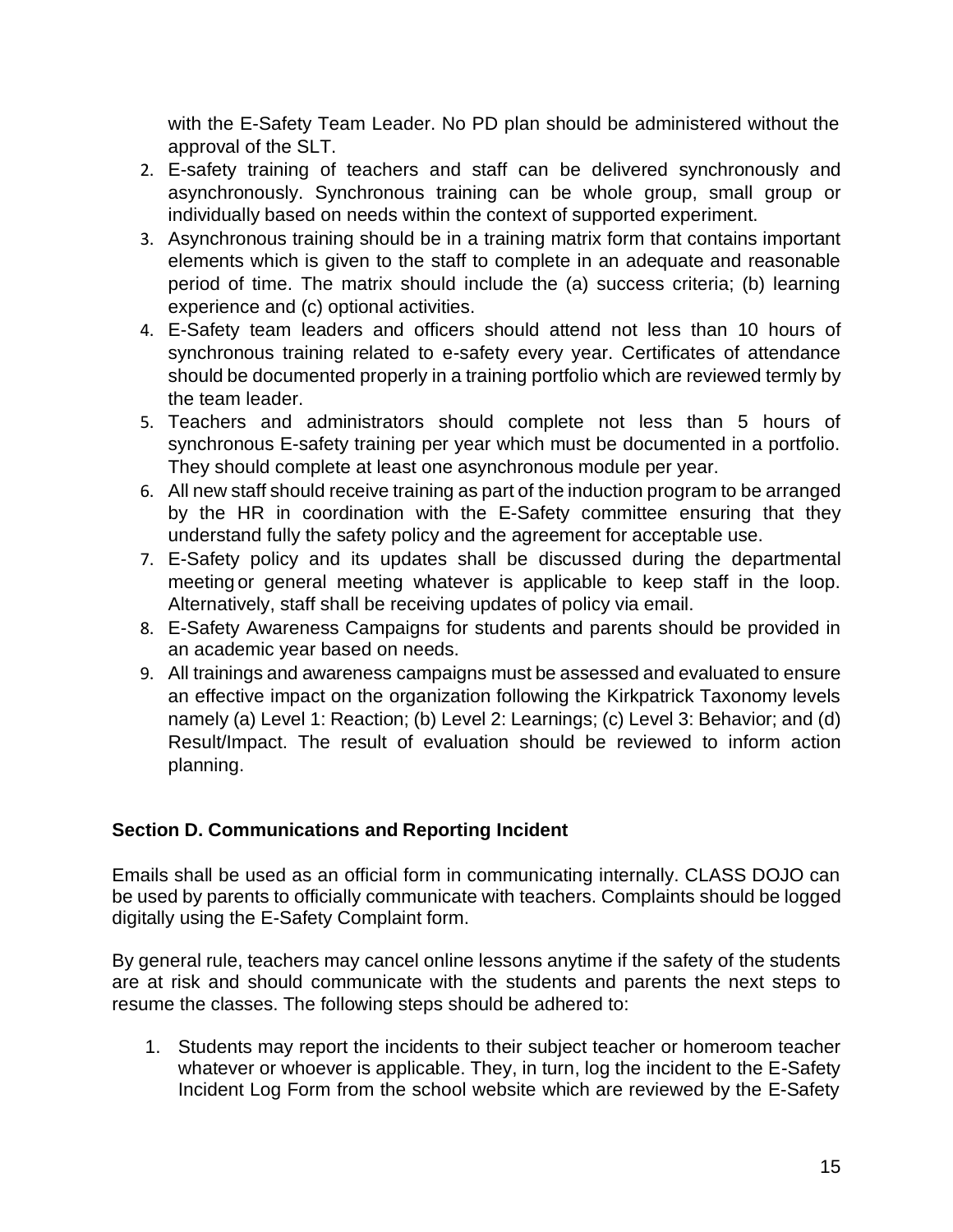officer on Communication. Daily incident should be coordinated to the E-Safety officer on Student Affairs for investigation.

- 2. Incidents shall be investigated by the Social Worker(s) along with the supervisor with the report submitted to the E-safety officer on Student Affairs for further review. The investigation should include (a) description of the complaints; (b) results and findings; (c) conclusions and (d) Recommendations. Reports must be approved by the Principal before final action is done.
- 3. Any teachers, administrators and staff who receive complaints should log them on the same e-safety incident form and communicate them to the supervisors for immediate follow-up.

The chart in the next page shows the flow chart when reporting and communicating the incident on e-safety.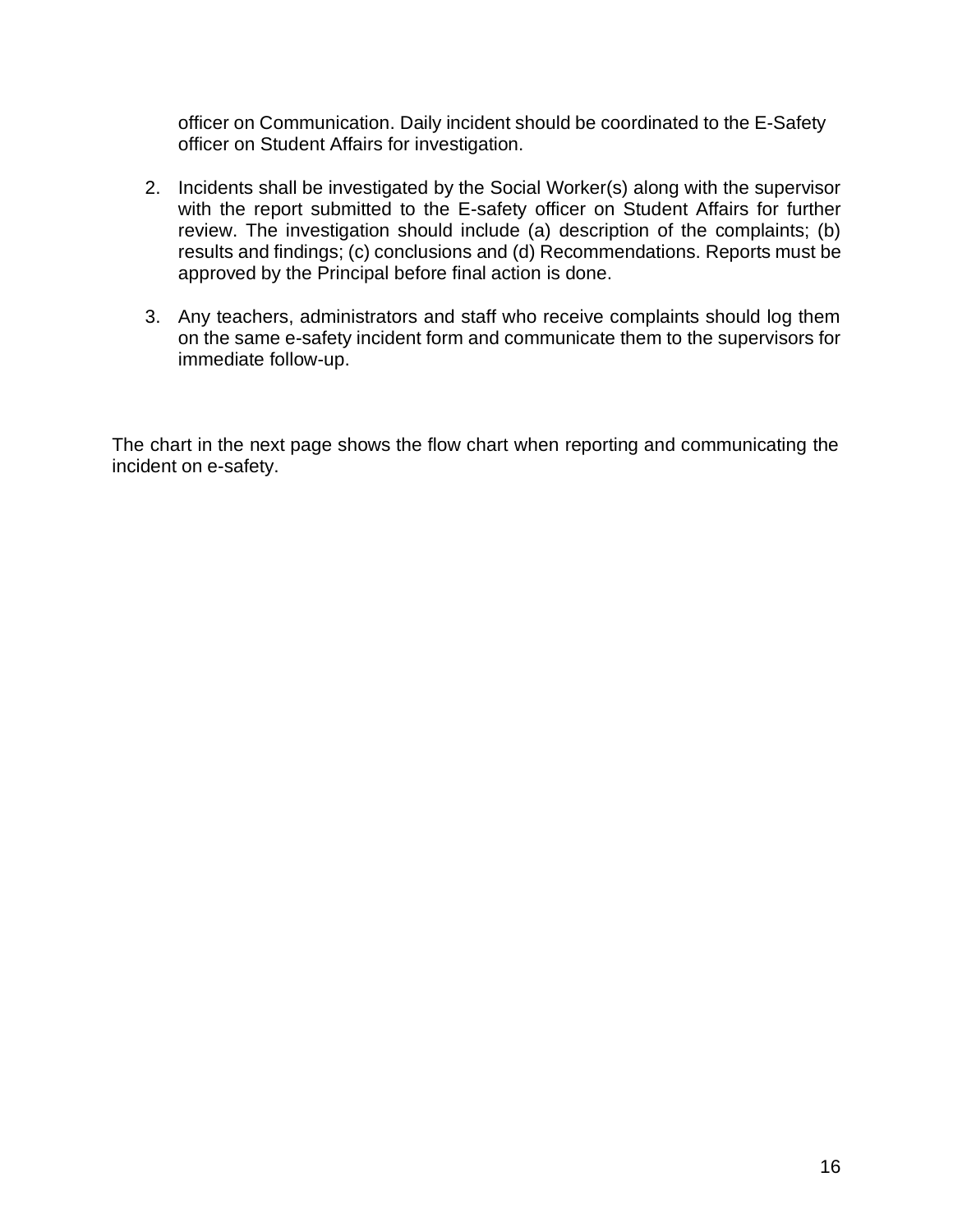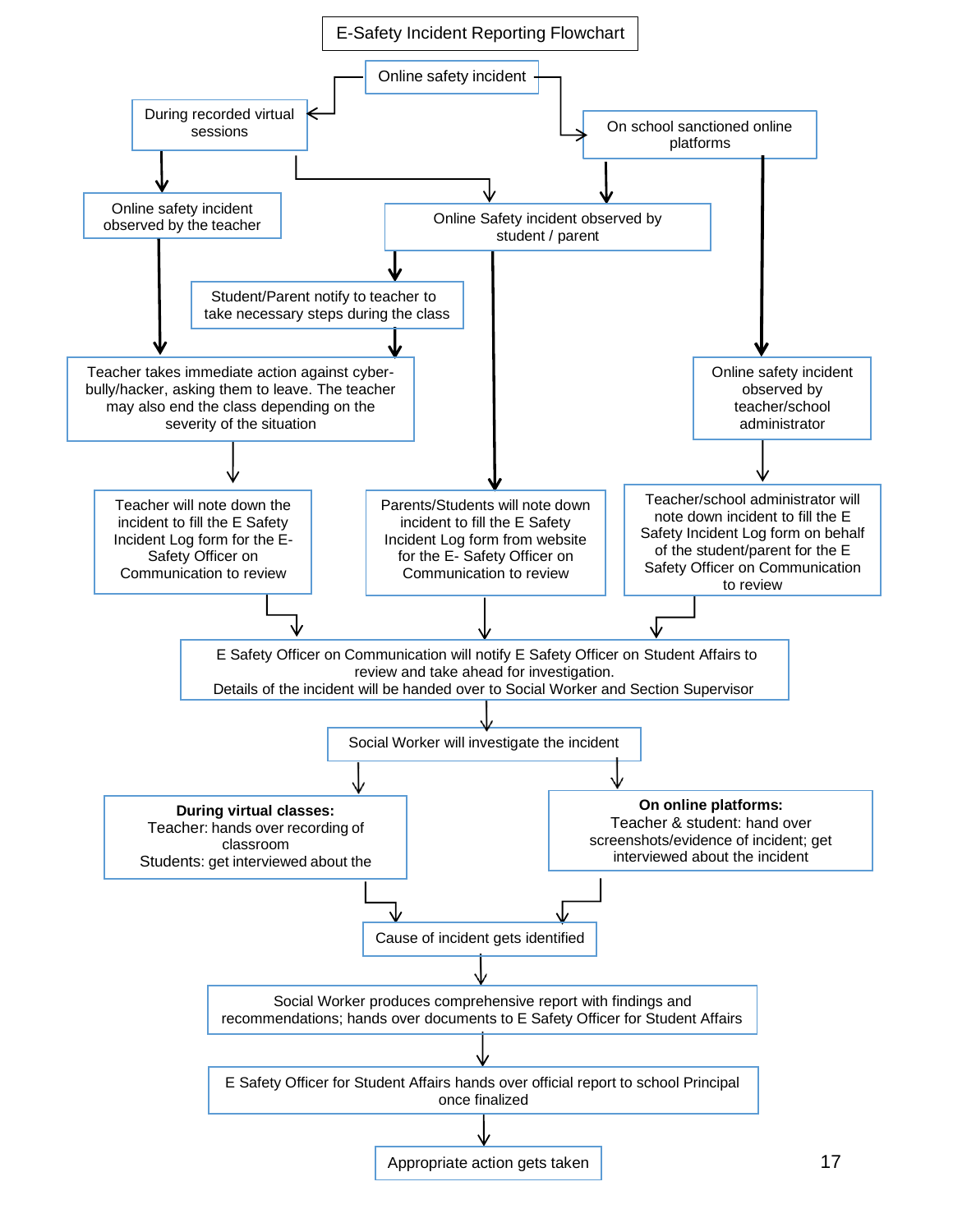## <span id="page-17-0"></span>**Section E. School Social Media**

- 1. Social media is managed by the assigned person appointed by the Principal. Alternatively, the account details are also managed by the IT Officer.
- 2. Facebook, Class Dojo and Instagram are the school's official social media accounts. No other social media apps shall be permitted to be used by the school without the approval of the SLT and the CEO.
- 3. Request for any relevant posting requires approval of the Principal through the social media manager. Postings that are not intended for education or relevant to AIAS are not permitted.
- 4. Only pictures and videos of students with parent's consent are posted in the school social media account. Although selections are random, students must be appropriately dressed. Actions and words, if any, should be respectful and in an appropriate context. No pictures, videos or posts shall be uploaded in the school's social media account without the consent and approval of the Principal.
- 5. School has the rights to remove derogatory comments against any students, teachers and staff or about AIAS at any time and report the account to the social mediatechnical support. Social media manager may also block such account providedthat the recommendation be approved by the E-Safety team leader and the Principal.
- 6. In case the social media is hacked, the IT Officer should report it to the social media technical support for deactivation.

## <span id="page-17-1"></span>**Section F. Disciplinary Policy**

AIAS students are expected to exemplify an appropriate behavior as stipulated in the Student Code of Conduct. AIAS discipline is corrective rather than punitive. As such, AIAS shall be implementing both enhancement and reinforcement strategies as stipulated in the school's discipline handbook.

- 1. Social Workers, section coordinators and supervisors may give incentives to students who have exemplified over and beyond acceptable behavior when using the technologies and the internet such as:
	- a. Points are awarded in the Class Dojo of the students under E-safety. Students who have reached a maximum point during a specific period shall be awarded with certificates every end of the term.
	- b. Awardees should not be involved in any e-safety discipline issues during a specified period of time.
	- c. Lists of awardees must have approval from the Principal before release.
- 2. Demerit points are also added in the Class Dojo for reinforcement and documentation.
- 3. All discipline issues related to e-safety threats including inappropriate comments should be properly investigated by the social worker and the section supervisors and the report should be reviewed by the E-Safety Officer on Student Affairs before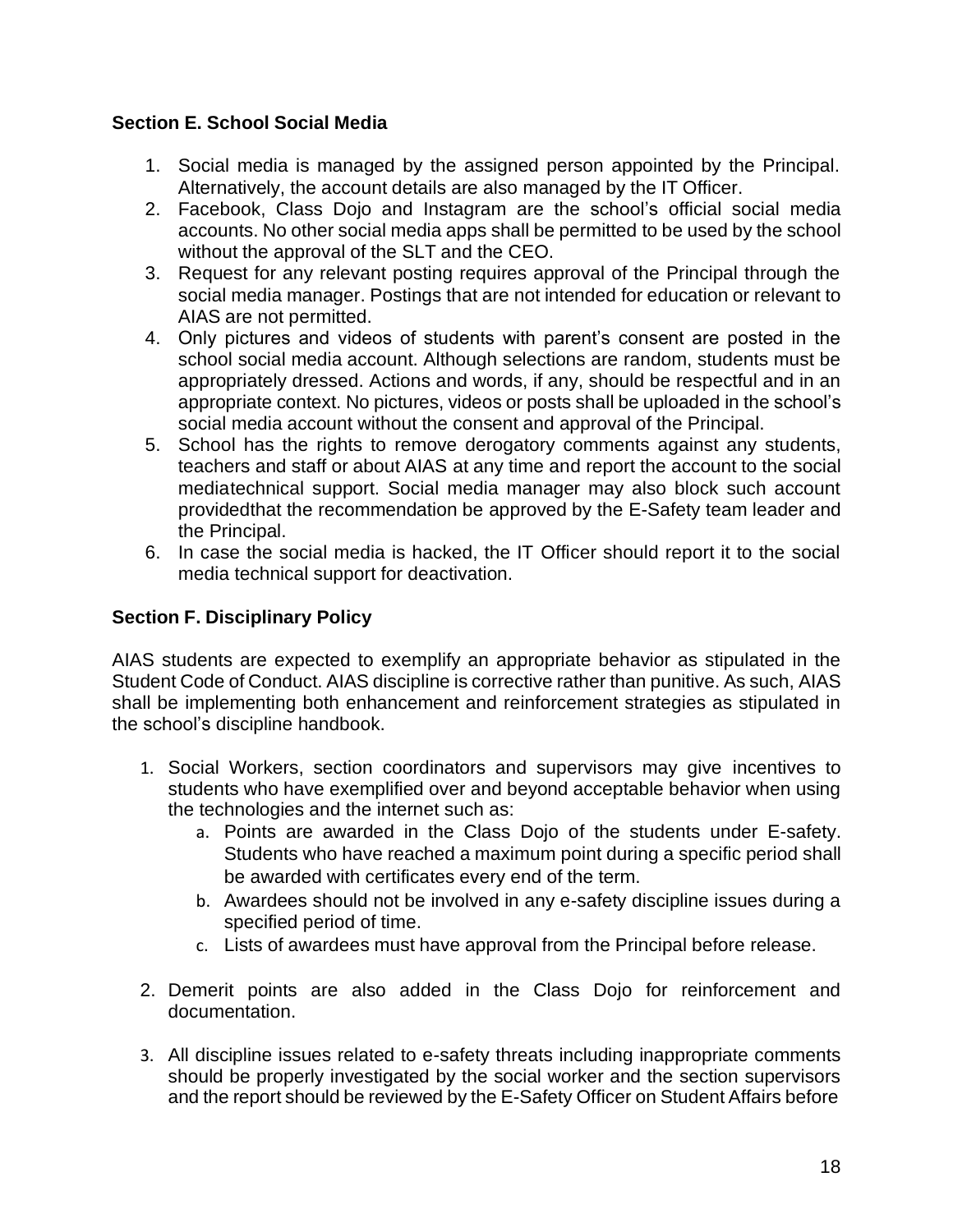sending to the Principal for approval. The school shall reinforce the current UAE cyberlaw on these cases including federal penalties.

- 4. In the event of a major infraction of discipline, a discipline committee shall be called upon to make decisions. This includes the decision for involving police and the Child Protection whenever needed. The committee is comprised of the following members to be called a meeting in quorum:
	- a. SLT
	- b. Section Supervisor or Educational Supervisor
	- c. Social Worker
	- d. E-Safety Officer on Student Affairs
	- e. E-Safety Team Leader
	- f. Parent Representative
	- g. Student Representative

#### <span id="page-18-0"></span>**Section G. Technological Gadgets, Software and Internet**

#### **G.1. Bring Your Own Device (BYOD).**

All AIAS students shall use their own device in accessing learning resources and video conferencing during remote (online lessons) and in-class lessons (hybrid or face-to-face). To ensure safety in the use of their devices at school, the following points needs to be strictly considered:

- a. Mobile gadgets that require the use of SIM cards are not permitted to students except teachers, administrators and staff.
- b. Students and staff are responsible for safe-keeping of their own device. In case of lost, they should be reported immediately to their respective supervisor for further investigation. However, the school shall not be responsible for any damage and loss caused by their negligence.
- c. Students' devices can be subject for inspection at any time during the day to ensure compliance of the rules of internet connectivity. The device can be surrendered to the supervisor and/or IT Officer for inspection purposes.
- d. Students are not allowed to use the device for activities like playing games, watching movies or sending messages or any inappropriate material etc.
- e. Use of social media is strictly prohibited inside the school premises. Strict action will be taken if any student is found to be using social media.
- f. All educational websites are open inside the school network. Students can request to open any websites related to the studies.
- g. Use of VPN is strictly prohibited inside school network. Management level action will be taken against those who breach this policy.

#### **G.2. Acceptable use of Technologies and ICT systems**

The school is responsible for ensuring that the school infrastructure / network is as safe and secure as is reasonably possible and that policies and procedures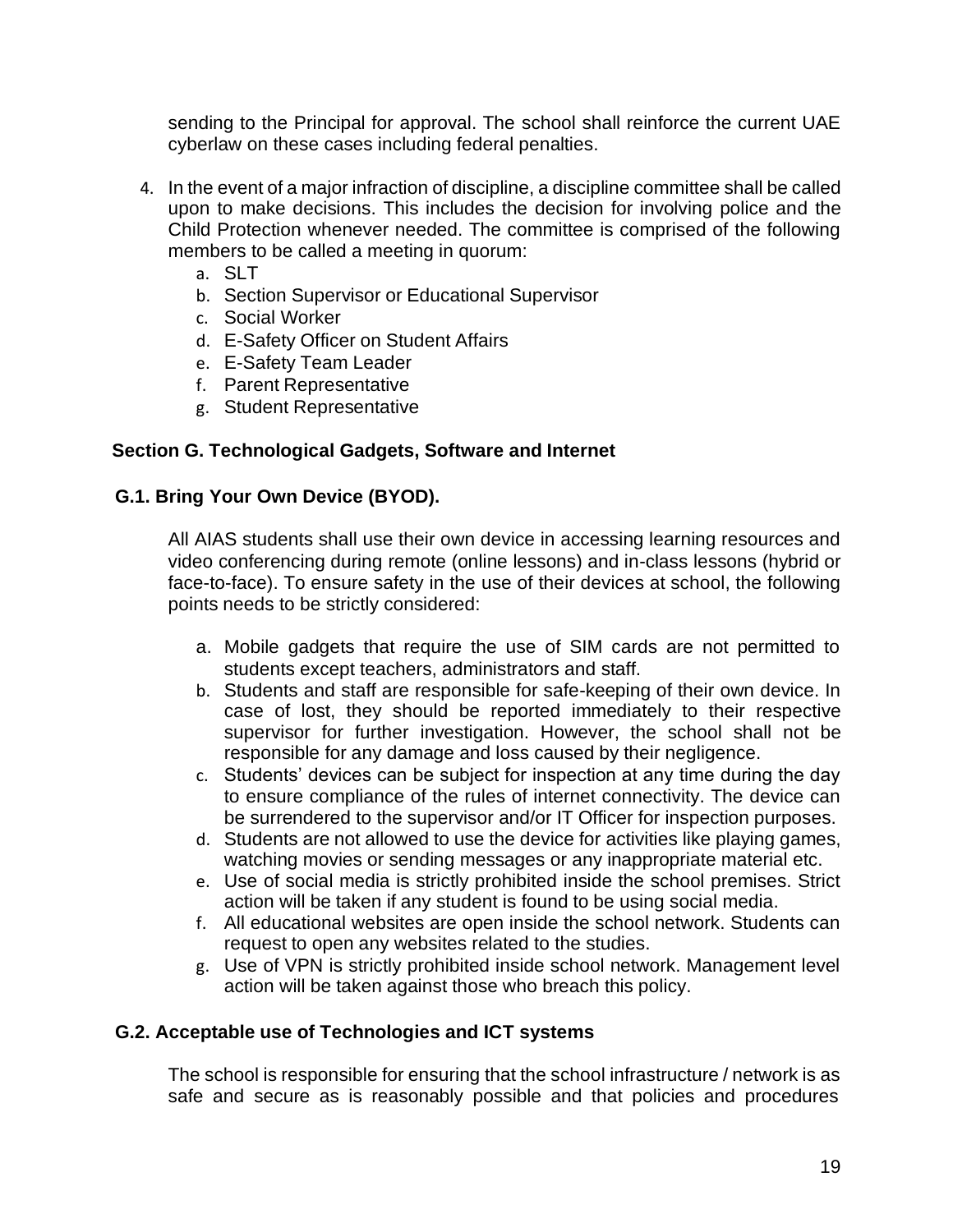approved within this policy are implemented. It will also need to ensure that the relevant staff name in the above sections will be effective in carrying out their esafety responsibilities:

- a. School technical systems will be managed in ways that ensure that the school meets recommended technical requirements
- b. There will be regular reviews and audits of the safety and security of school academy technical systems
- c. Servers, wireless systems, and cabling must be securely located and physical access restricted
- d. All users will have clearly defined access rights to school technical systems and devices
- e. The IT Officer is responsible for ensuring that software license logs are accurate and up to date and that regular checks are made to reconcile the number of licenses purchased against the number of software installations
- f. Internet access is filtered for all users
- g. School technical staff regularly monitor and record the activity of users on the school technical systems and users are made aware of this in the 'Acceptable Use Agreement'
- h. An appropriate system is in place for users to report any actual / potential technical incident / security breach to the relevant person, as agreed
- i. Appropriate security measures are in place to protect the servers, firewalls, routers, wireless systems, workstations, mobile devices etc. from accidental or malicious attempts which might threaten the security of the school systems and data. These are tested regularly. The school infrastructure and individual workstations are protected by up-to-date virus software
- j. An agreed policy is in place for the provision of temporary access of "guests" (for example trainee teachers, support teachers, visitors, SPEA) onto the school systems
- k. Personal data cannot be sent over the internet or taken off the school site unless safely encrypted or otherwise secured.

## **G.3. Safekeeping and Maintenance of Technological Gadgets**

To ascertain the safekeeping and maintaining of all the technological gadgets, both the movable and non-movable gadgets must be protected and the usage must be duly monitored.

- a. All gadgets must be always placed perfectly in their assigned locations.
- b. Gadgets must be physically checked daily for any potential damage by the user.
- c. Incident report must be filled immediately after a damage is found.
- d. Section coordinators are responsible for all the technological gadgets inside the classrooms of their designated areas.
- e. School iPads must be given after entering the data in records and get the signature of the user who borrowed.
- f. All iPads must be duly sanitized and kept inside the tray for charging by the person in charge.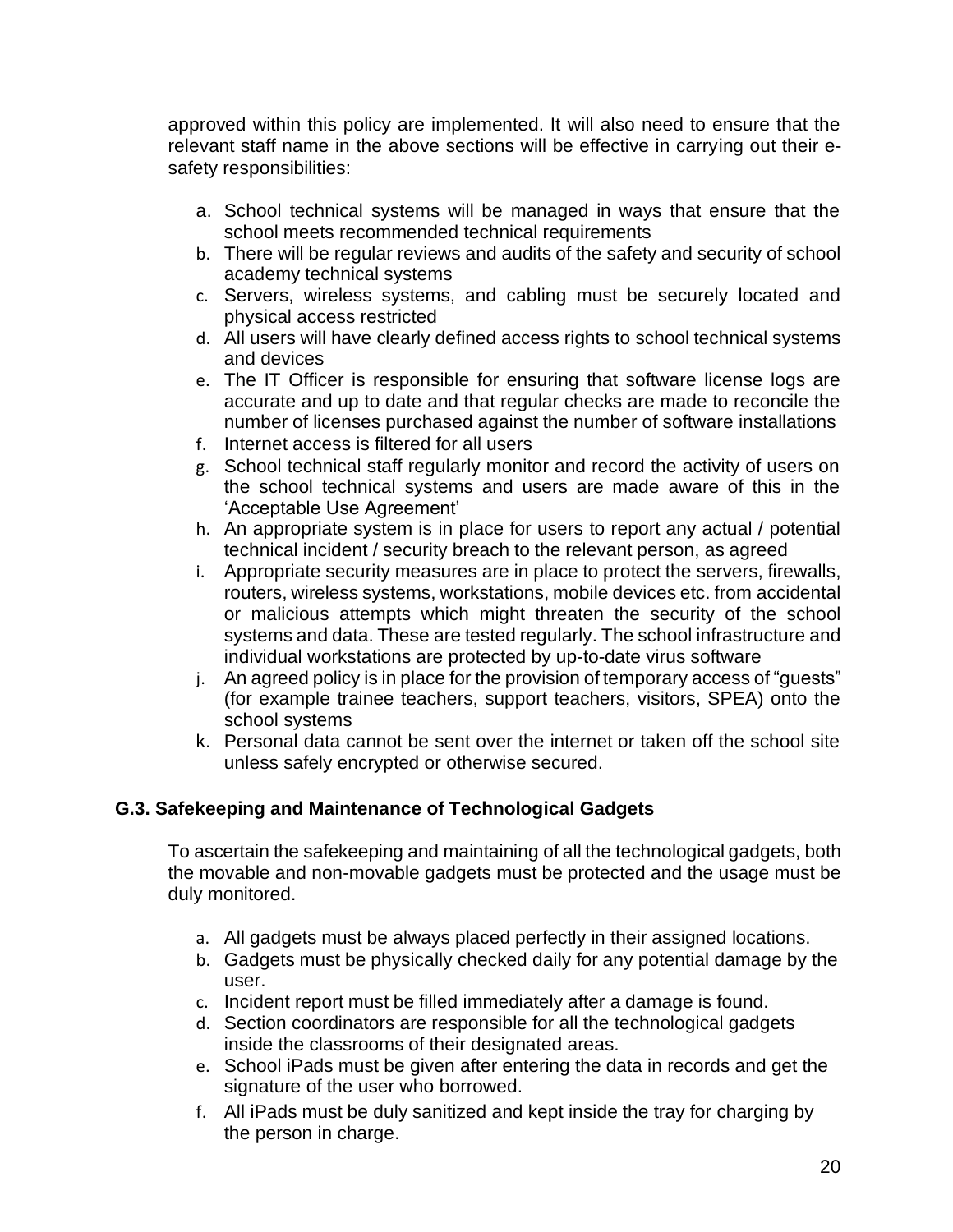- g. Only permitted staff are allowed to take the iPads home and no Students are allowed to do so.
- h. Device request form must be filled by the staff who require the gadget and must be returned on the date mentioned in the request form.
- i. All software must be checked for regular updates and reported every 30 days.
- j. License renewal must be checked and renewed on a regular basis.
- k. 24 hours physical security must be provided inside the school premises for all the technological gadgets.

### **G.4. Depreciation:**

Every device has an expiration date. It must be either upgraded or replaced based on the current requirements.

- a. Network cables must be replaced after every 5 years based on the condition.
- b. All hard disks must be replaced with SSDs after every 4 years or based on the degree of productivity of the device.
- c. Every printer must undergo periodic service on every 180 days. The data waste must be cleared and scattered ink must be cleaned.
- d. Internet capacity must be measured based on the number of users and degree of usage and must be upgraded if needed.
- e. Wired accessories must be upgraded to wireless upon replacement.
- f. Damaged or replaced gadgets must be clearly entered in the asset management of the ERP system.
- g. Damaged or replaced gadgets must be kept in the storage and should not be disposed of in the regular rubbish bin. Check for shops who buy damaged gadgets.
- h. While disposing the gadgets, always make sure that all data is cleared from the devices.

## <span id="page-20-0"></span>**Section H. Acceptable Use Policy (AUP)**

## **H.1. Acceptable Use Policy (AUP) (AIAS Employees)**

Below are the acceptable use policies which should be observed when using the school's technology and ICT systems:

1. All Staff should not use technology while in school and its ICT systems for phishingor engaging in identity theft; storing / distributing pornography or adult related content; promoting violence activities or any form of cyberbullying, making any offensive or discriminatory online messages to persons based on race, ethnicity, national origin, gender, gender identity, sexual orientation, age, physical or mental illness or disability, marital status, economic status, immigration status, religion, personal appearance, or other visible characteristics; infringing the intellectual property; soliciting or distributing digital information with the intent to create violence, cause personal harm or injury, or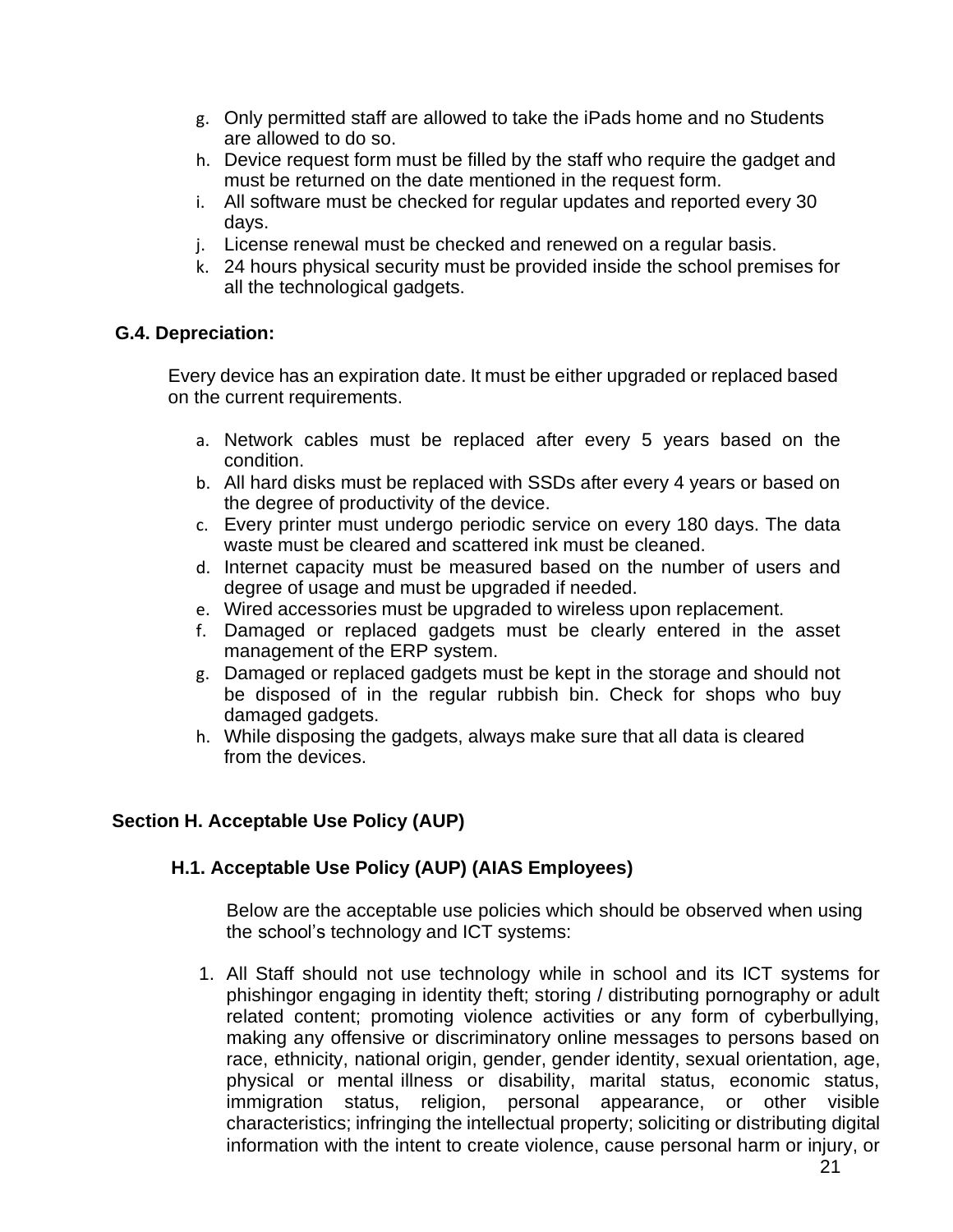to harass, threaten or cyberstalk another individual; and other related e-safety threats under UAE cyber law.

- 2. Staff should not take pictures of students or staff or any school activities and post their personal information in their social media accounts for their personal gain.
- 3. Only maximum of two devices are permitted to be connected to the AIAS system for teachers and administrators. Nannies and support personnel are permitted to have only one device connected to the system for school use only.
- 4. Staff should use the AIAS authorized staff network for WIFI connection. Staff should not attempt to hack or bypass the school network filters. Any threat to security policies will be considered as violation of the AUP policy and will result in disciplinary actions.
- 5. Staff are fully responsible to secure and monitor their own school accounts to include emails, staff portal, Exact Path, Seesaw, Class Dojo, NWEA accounts, e- books and many more. Accessing accounts of other staff is strictly prohibited and shall be subjected to disciplinary actions. Staff should use only their school email account to access any authorized applications identified by the school.
- 6. Never use the official email for any personal use, as the official email will be handover to the new staff once a staff member leaves the school.
- 7. Support staff are not allowed to use school WIFI connection unless they have any school related trainings. Temporary WIFI connection will be provided for such training purposes.
- 8. Plagiarism / copyright is a violation as per the School Policy. Staff should cite all web sources in their PPTs or any academic teaching activity. This also includes all forms of media on the Internet, such as graphics, movies, music, and text etc.
- 9. Staff are not allowed to answer calls using mobile phones during their classes and social media account during working hours.
- 10.No staff is allowed to use any external storage device through USB port inside the school desktop PCs.
- 11.For official file sharing and data storage purpose, all staff must use their official OneDrive.
- 12.For very large file transfer, staff must approach IT Officer to have required device scanned and approved to use.
- 13.Any e-safety threat or incident noticed by the staff then they should immediately report & follow the incident reporting & communication policy system of e-safety.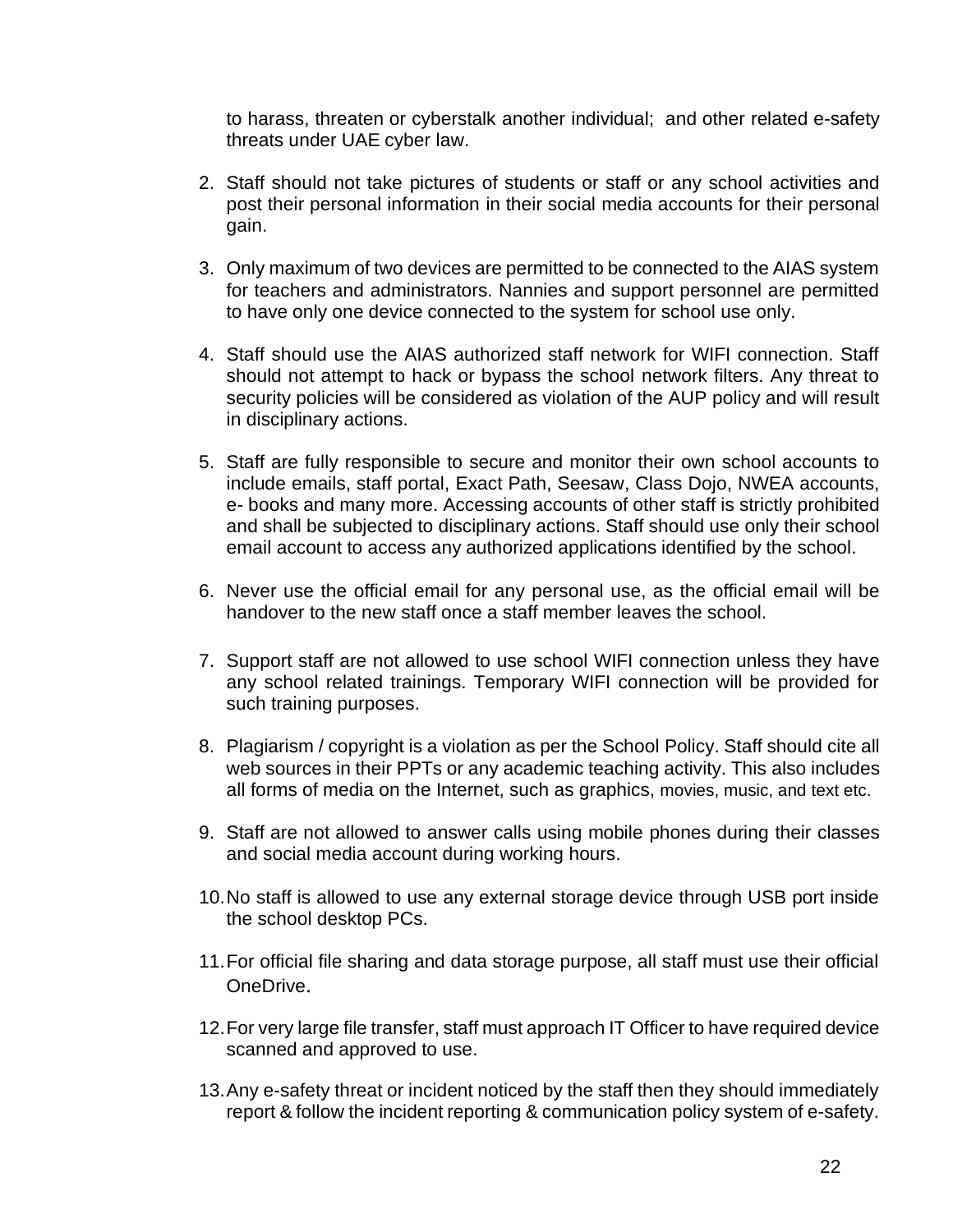- 14.Staff are not to impersonate any person living or dead, organization, business, or other entity etc.
- 15.Staff should not disclose school trade secrets, or confidential or proprietary information, including student record information that are in digital form or written form, or share videos, and photographs without authorization or without proper security measures that violates UAE law, school rules, policy, or guidelines.
- 16.Staff should not falsify, tamper with, or make unauthorized changes, additions or deletions to data located on the School Network or School systems.
- 17.Staff should not install, download, or use unauthorized software or third-party system games, programs, files, electronic media, and/or applications from the unauthorized websites that may cause a threat to the School Network.
- 18.Staff should strictly adhere to the provisions of the E-Safety handbook and must be fully aware of the current policies being implemented. He/She must be subjected to disciplinary actions whenever provisions are violated under judicious investigations.

#### **H.2. Acceptable Use Policy (AUP) (Students / Parents)**

- 1. Laptops, Ipads and tablets that can only be connected to WIFI are allowed to be brought and used in school. Devices with SIM like mobile phones are not allowed.
- 2. Only one device is permitted to be used in the AIAS network.
- 3. Students are responsible to keep their own device with himself or herself at all times apart from when they are locked in their own locked cupboard. The school is not responsible for the security of their device.
- 4. WIFI connections will be managed by the IT personnel, in case IT support is needed for configurations or WIFI connections. IT personnel shall always disinfect these gadgets when handled.
- 5. Devices must not be used to cheat in a test or assignment.
- 6. Students must not capture, share or post photos or videos of staff or students or about the school activities on any site.
- 7. Even if the student uses his/her personal device, it must be surrendered to the school key official personnel anytime for inspection of misuse or hacking which includes, but not limited to, phishing or engaging in identity theft, storing / distributing pornography or adult related content, promoting violence activities or any form of cyberbullying, infringing the intellectual property and more.
- 8. Any form of damage to the reputation of the school / staff / students through online in the form of discriminatory harassment (race, gender, religious, physically challenged, sexual – orientation, age based) or any personal or psychological harassment through online will not be tolerated and shall be penalized as per the school's discipline policy and UAE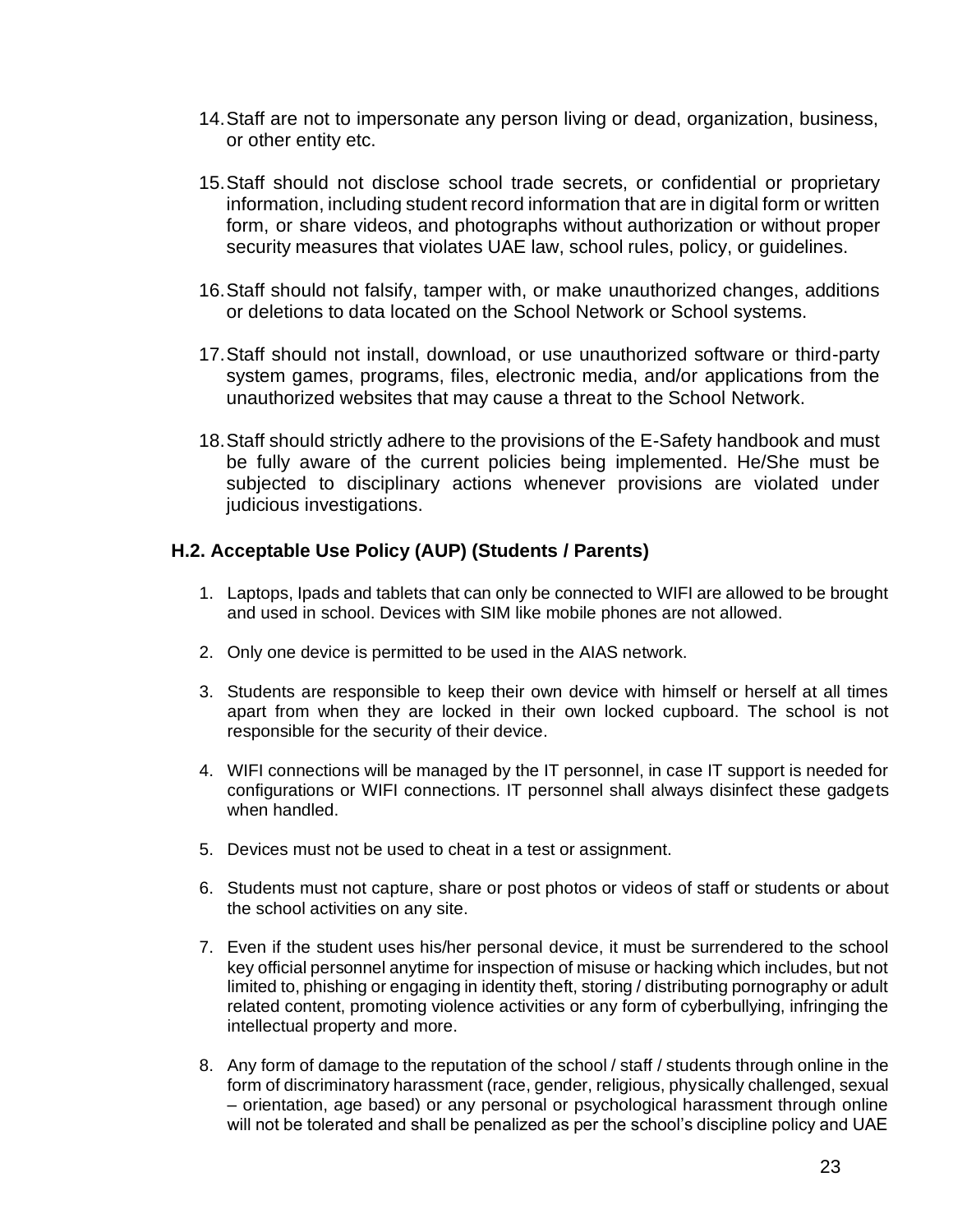cyberlaw. The discipline committee has the right to issue disciplinary penalties as they deemed necessary based on the level and type of offence made.

- 9. Students who are members of any social media group that promotes hatred, discrimination or engaged in the propagation of immoral conduct and such group is publicized either in school or in the community shall be penalized in accordance to the degree decided by the discipline committee.
- 10. No online or offline games in the device to be played or downloaded and Students are not allowed to use social media during the school hours primarily intended beyond educational purposes.
- 11. Students should only use the AIAS authorized student network for WIFI connection. Students should not attempt to bypass the school network filters. Any threat to security policies will be considered as violation of the AUP policy and will result in disciplinary actions.
- 12. Students should disinfect their device regularly during school hours and should not be allowed to be shared with their classmates to avoid cross contamination.
- 13. Devices must be fully charged before they are brought to school. The school may not guarantee the availability of the charging points during school hours considering the observance of the social distancing rule.
- 14. VPN applications are prohibited. UAE National law will be applicable in this case.
- 15. AIAS encourages responsible use of the gadgets. They should only be used for purposes of education. Social workers may issue warning letters in case of continuous and intentional misuse.
- 16. School is not responsible for any damage and loss of their gadgets caused by irresponsible use and/or negligence. Students are fully responsible to take care of their gadgets at all times.
- 17. Students and parents are responsible for the security of their school accounts such as, but not limited to, the school portal, Seesaw, Exact path, Class Dojo MS Team and school emails. They should protect and secure these accounts against threats at all times.
- 18. All the policies related to school including BYOD, technology, behavior & e-safety policy should be strictly adhered to.

#### **H.3. USB Protocol**

- 1. No staff is allowed to use any external storage device through USB port inside the school desktop PCs etc.
- 2. For official file sharing and data storage purposes, all staff must use their official OneDrive.
- 3. Only IT Officer or the person authorized by the IT Officer is only allowed to use USB inside the school desktop PCs.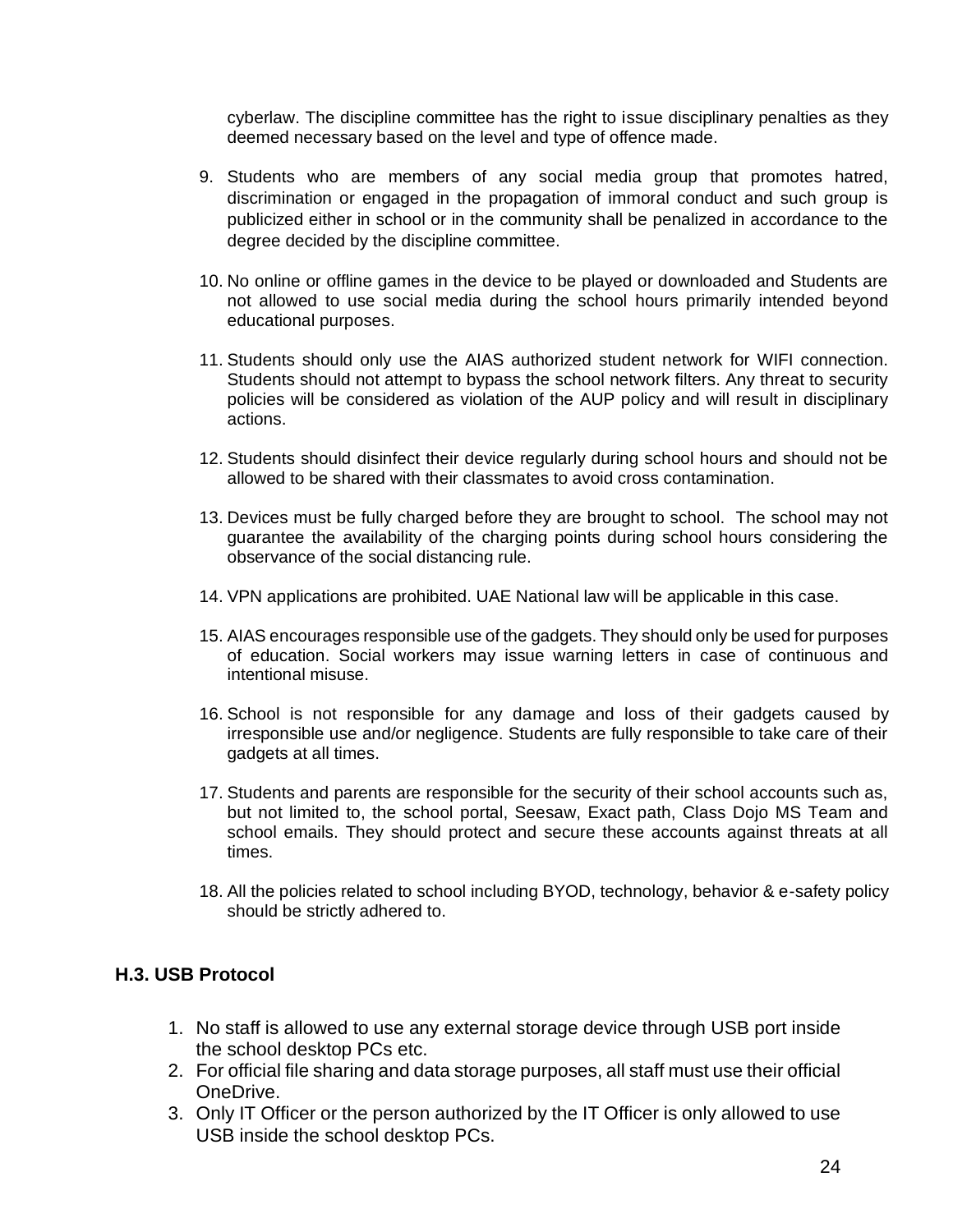- 4. IT Officer must scan the USB using a premium Antivirus software before opening it in any system.
- 5. For very large file transfer, staff must approach IT Officer to have required device scanned and approved to use.

### <span id="page-24-0"></span>**Section I. Digital Content**

- 1. Digital content used in the lessons must be within norms of the Islamic values and traditions of UAE. This includes videos and pictures that are associated in the content. Teachers and trainers must review the content before using and assure compliance to the UAE educational laws. Any materials that are associated with religion other than Islam are not permitted.
- 2. Videos for purposes of education can be downloaded from the sources with appropriate acknowledgement from the author. The website and the author must be fully indicated below the video or within the presentation slides to protect the academic license.
- 3. Videos and other digital content to be used for education should be grade appropriate. Content that promotes or encourages violence, phishing, cyberbullying, copying of academic materials and other related e-safety threats are not permitted to be used.
- 4. Teachers and trainers are accountable in the digital content use in the lesson or in the training respectively. They should evaluate the accuracy and safety before use.
- 5. Lesson recordings are kept in the One Drive account of the teachers and are available to students and parents for viewing. These should be systematically managed by the teachers under the supervision of the HODs.
- 6. The school website and parent portal are the platform to archive parent memos, timetable, grades, learning matrixes and other resources for students and parents.
- 7. Teacher made resources such as learning booklets and PPT are archived in the school One Drive account managed by the HODs. Nearpod lessons should be accessed in the Nearpod library under the school account.
- 8. Class Dojo Portfolio and MS Team shall be used as a platform to archive student work arranged systematically.
- 9. Survey results, minutes of the meetings, progress reports and other relevant documents must be systematically documented in the school's One Drive account. A back up copy should be ensured other than those in the school drive.
- 10. Appointed staff by the SLT shall manage and supervise this data and ensure compliance with the policy stated herein.

## <span id="page-24-1"></span>**Section J. Filtering Policy**

Data filtering is the most important area in E-Safety. Any data can be accessed from the internet. But in AIAS, we filter the data using Fortinet E308 Firewall. This will safeguard our users from any potential virus or malware attack:

- 1. Firewall policy inside the firewall device must be updated regularly (every 30 days).
- 2. Different layers of network must be created for staff, students, admin and guests.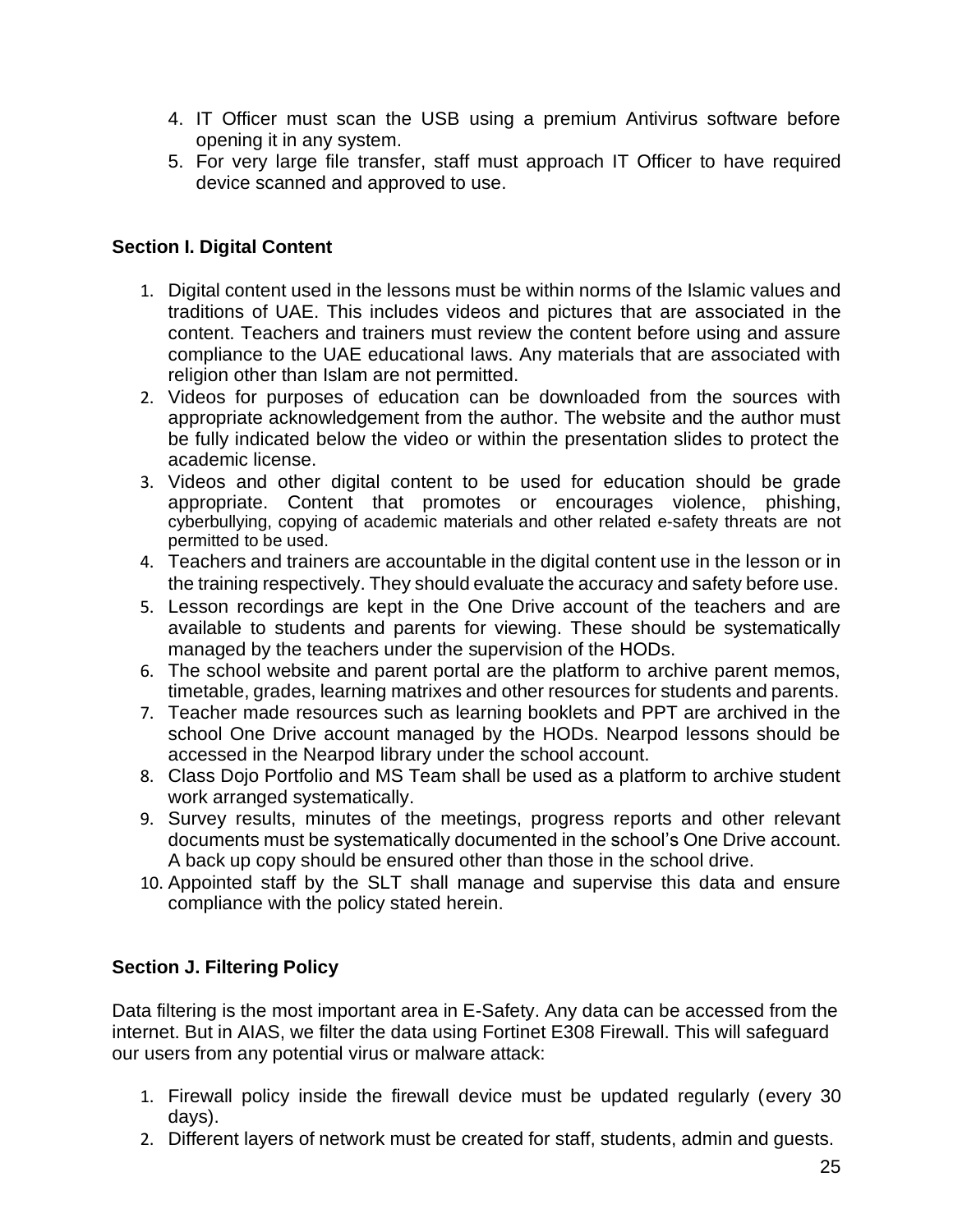- 3. All social media sites must be blocked for students and guests.
- 4. Gaming, child abuse, pornographic, violent websites and contents must be filtered by the firewall and it should align with the filtering policy of UAE.
- 5. VPN filtering must be activated and updated regularly to block any new VPN created in the play store / app store.
- 6. All user log must be generated in the firewall for any future reference.
- 7. Regular alert must be given to all users in the event of any potential hacking or breaching of network from an external source.
- 8. IT Officer is only allowed to edit or update the policy of firewall with the approval of the SLT.
- 9. Approval from the SLT is required for those staff who must be excluded from the filtering.

## <span id="page-25-0"></span>**Section K. Data Protection**

#### **K.1. General Confidentiality Statements**

- a. Electronic data must be stored on secure computer systems and should be handled by the authorized person who has access to information (using both physical and electronic means).
- b. While sharing the data, it must be via secure channels and should not share more than is necessary for the task.
- c. The sensitive personal data collected should be taken extra care to ensure that the personal information and privacy rights are protected.
- d. All staff must attend regular data protection training and are all aware of their role in keeping the data secure.
- e. Every credit card payment must be securely done with the payment provider. Other payment methods must be handled in a similar manner.
- f. All staff and parents must have a general understanding of the law and understand how it may affect their decisions in order to make an informed judgement about how information is gathered, used and ultimately deleted. All staff must read, understand and comply with this policy.
- g. Appropriate access privileges of the different data classes must be assigned to different users according to their needs.
- h. Users under school domain can only get access to our E-Learning platforms.<br>i. Public data intended for all users must be published in the school website. for
- Public data intended for all users must be published in the school website, for example, school announcements.
- j. Backing up the data must be done on a daily manner.
- k. Never share the data with third parties for marketing or sales purposes or for any commercial use without the express consent.
- l. All necessary information must be shared via secure channels like parent portal.
- m. Data of the students and staff who left the school shall be archived but their accounts including, but not limited to, emails, Exact Path accounts, Seesaw Accounts etc. shall be de-activated.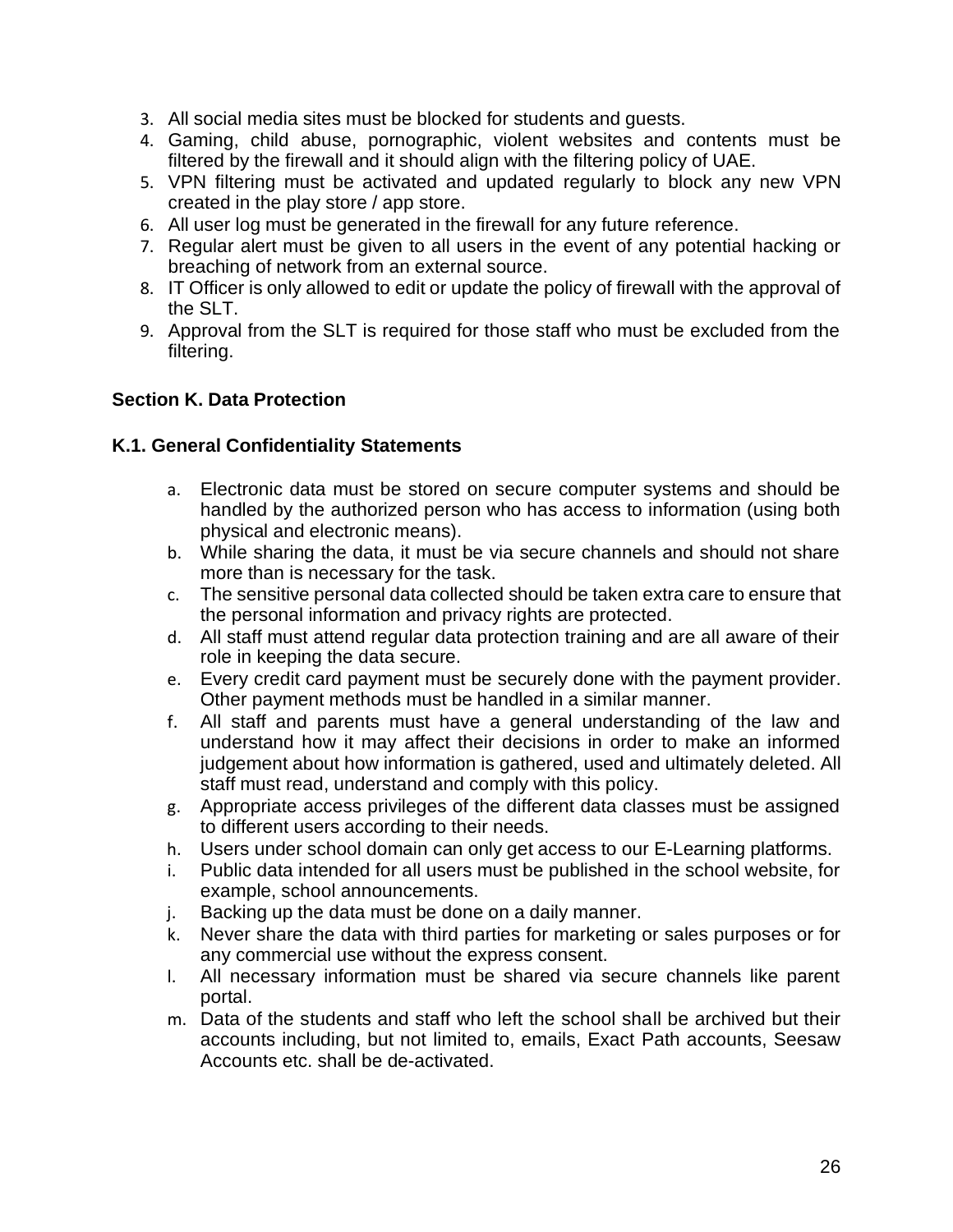### **K.2. Password Policy**

- n. Always the password should be kept secure and should not be shared with anyone.
- o. Reset the password regularly and should not keep the same password more than 90 days.
- p. Passwords must not be saved in easily accessible location like desktop or home page.
- q. Never use the same pattern of password repeatedly they must be changed.
- r. Never use the same password in all accounts.
- s. Passwords of students, staff and parents must not be shared without proper authentication.
- t. Network passwords must be changed every 90 days and should be shared only with the authorized persons.
- u. Before changing the device, all passwords must be taken backup and must be erased properly from the old device.

#### <span id="page-26-0"></span>**Section L. Safety Centers**

#### **L.1. General Statements**

Safety Center is the highly classified location inside AIAS where we keep all the confidential and sensitive data related to our School. It includes the personal data of our staff, students, parents and guests since the beginning of the school. Because of this, we have a strong policy to cover the security of our Safety Centers.

- a. Safety Centers must be regularly monitored by the IT Officer of the school.
- b. Every software used must be regularly checked for any updates every 30 days.
- c. There is a daily check of the safety centers that it is connected to the internet and internallyconnected to all the PCs.
- d. Always ensure that the data backup is taken automatically during the assigned time. Also, make sure that the PCs are turned on during the backup time.

#### **L.2. Inside the School**

- e. Safety center inside the school premise must be under the regular supervision of IT Officer.
- f. Regular power supply must be provided to the devices without fail. Immediate reporting must be done in an event of power failure.
- g. Make sure that the safety center is connected to all PCs and it must be installed if a new PC is added to the School network.
- h. Only authorized users can be given access to copy data from safety center.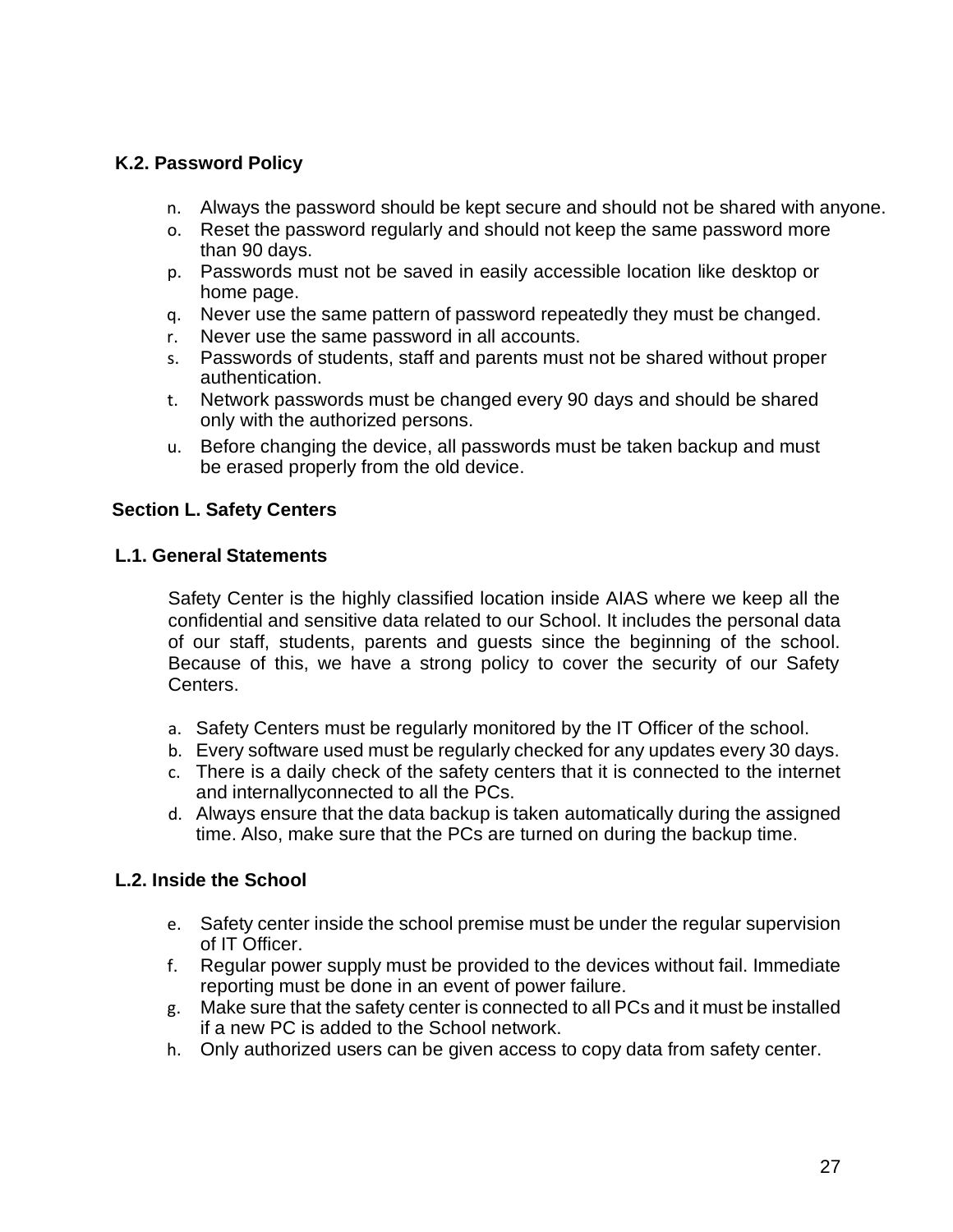## **L.3. Outside the School**

- e. A backup copy of safety center must be kept in a trusted and secured location outside the school premises.
- f. AIAS safety center backup is placed in the residence of School CEO must beregularly monitored by the IT Officer.
- g. The device must be always connected to the internet and make sure that the backup is copied automatically without any fail.
- h. The backup device must be operated only during the event of any failure to the primary device.

## **L.4. Safekeeping and Maintenance of Safety Centers**

- i. Safety centers are under 24 hours CCTV surveillance.
- j. Physical security must be given to the safety center room to avoid theft or fire.
- k. Fire prone materials are strictly prohibited inside the safety center room.
- l. Fire extinguishers must be placed inside the safety center room.
- m. Only authorized persons are allowed to enter inside the safety center.
- n. Checks on the health of data storage disks upon every 180 days.
- o. Safety center room must always maintain 22 degree celsius of temperature.
- p. Any maintenance work in the safety center must not last for more than 8 hours continuously.

## <span id="page-27-0"></span>**Section M. Policy Enforcement**

## **M.1. Documentation**

- a. Teachers and staff should acknowledge the receipt of the E-Safety Policy handbook which signifies that they read and have understood it. The signed agreement forms are compiled and safely kept by the HR.
- b. Teachers should document their attendance and participation to training on e-Safety through portfolio. This is being monitored and tracked by the E-safety teamleader through the school's PD coordinator.
- c. Relevant and updated documents of the e-safety such as, but not limited to, audit reports, policy handbook, accreditation evidences, incident log book summary sheets etc. should be kept in a digital folder managed by the E-Safety team leader and officer on technical aspects. These documents must be accessible to the committee whenever needed.

## **M.2. Monitoring Scheme & risk assessment for risk mitigation**

- i. Physical monitoring of the gadgets
	- I. The One-to-One ratio of physical supervision of children must be done while using the Internet & actively monitoring all screen activity during lessons.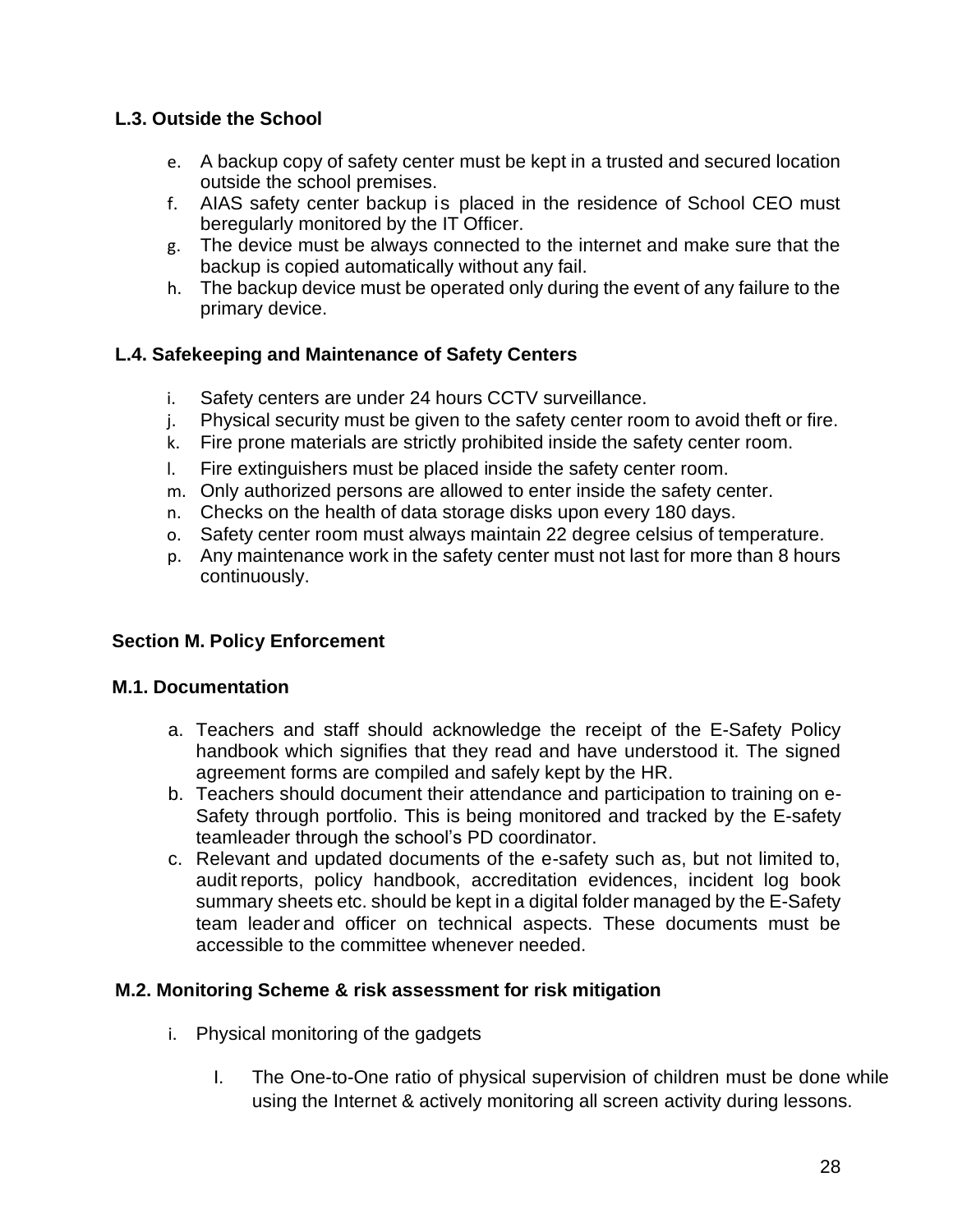- II. 40% of the student's gadgets must be monitored per month and checked regularly by the section supervisors on a random basis.
- III. While monitoring the gadgets inside the class, the following parameters must be checked by the Supervisors.
	- *a) Whether there is any SIM card in the device?*
	- *b) Whether pornography / inappropriate content in the device?*
	- *c) Whether any device has games downloaded?*
	- *d) Whether students play games through apps inside the class?*
	- *e) Whether anyone using social media in the class?*
	- *f) Whether VPN is found in the device?*
	- *g) Whether more than 1 device with a student?*
	- *h) Whether anyone uses technology to cheat in the learning check/test?*
	- *i) Whether any photo or video of AIAS students/staff found in the device or shared with others?*
- IV. While monitoring the gadgets outside the class (including hallways and corridors), the following parameters must be checked by the Supervisors:
	- *a) Are they taking any photos or videos of students/teachers/school activities inside the school?*
	- *b) Are they sharing the devices?*
	- *c) Are they sharing any content with others?*

## **M.3. Monitoring Flowchart**